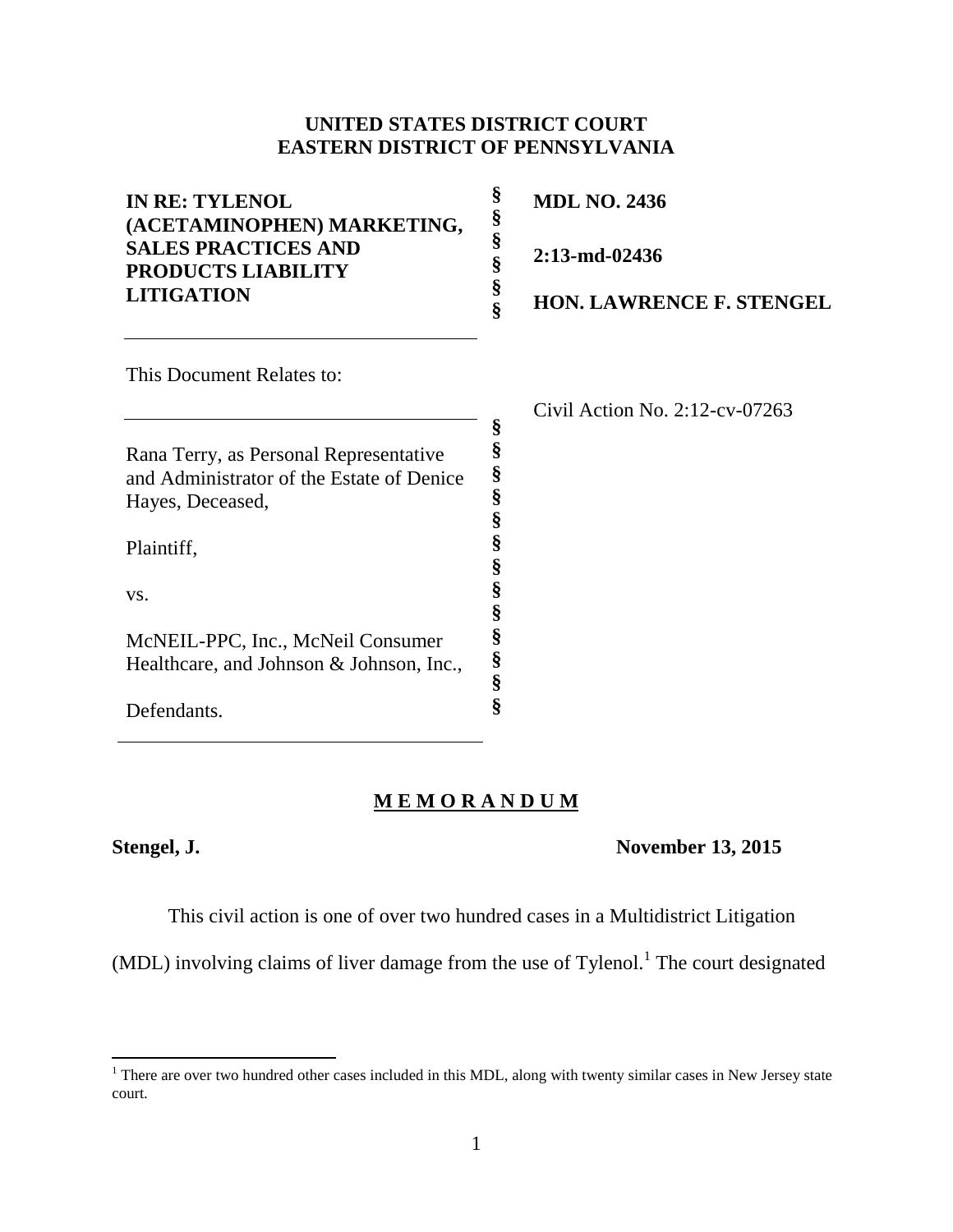this as a "bellwether" case and scheduled it for trial.<sup>2</sup> The plaintiff claims that her sister died of acute liver failure after taking Tylenol "as directed."<sup>3</sup> She has asserted a wrongful death claim under Alabama law on behalf of her sister's estate against Johnson & Johnson and McNeil—the makers of Tylenol.<sup>4</sup> The defendants have moved for summary judgment. They argue that the wrongful death claim is time barred under Alabama law. The facts are undisputed; the issue involved is purely legal. For the reasons set forth below, I will deny the motion for summary judgment.

### **I. UNDISPUTED RELEVANT FACTS**

Denice Hayes died on August 31, 2010.<sup>5</sup> On January 12, 2012, Plaintiff Rana Terry, her sister, initiated this action in the Philadelphia Court of Common Pleas via the "Writ of Summons" form.<sup>6</sup> The Writ of Summons identified Rana Terry as the "Personal Rep. and Admin. of the Estate of Denice Hayes, Deceased."<sup>7</sup> McNeil served a "Rule to

File Complaint" with the Prothonotary of Philadelphia on November 27, 2012.<sup>8</sup> On

l

 $^8$  Id.

 $2$  A "bellwether" case is a test case. "Bellwether" trials should produce representative verdicts and settlements. The parties can use these verdicts and settlements to gauge the strength of the common MDL claims to determine if a global resolution of the MDL is possible. See FEDERAL JUDICIAL CENTER, MANUAL FOR COMPLEX LITIGATION, FOURTH EDITION 360 (2004); DUKE LAW CENTER FOR JUDICIAL STUDIES, MDL STANDARDS AND BEST PRACTICES 16-21 (2014).

<sup>&</sup>lt;sup>3</sup> See Compl., 12-cv-07263, Doc. No. 1.

<sup>&</sup>lt;sup>4</sup> I previously found that Alabama law, not New Jersey, applied to the plaintiff's wrongful death claim. See Doc. No. 41 (Punitive Damages Choice of Law decision); In re Tylenol (Acetaminophen) Marketing, Sales Practices and Products Liability Litigation (Terry v. McNeil, et al.), 13-md-2436, Civil Action No. 2:12–cv–07263, 2015 WL 2417411 (E.D. Pa. May 20, 2015).

 $<sup>5</sup>$  E.g., Compl., Doc. No. 1 at  $\sqrt{ }$  20; Doc. No. 45, Ex. A at 8 (Hayes' Death Certificate).</sup>

 $6$  See Compl., Doc. No. 1.

 $^7$  Id.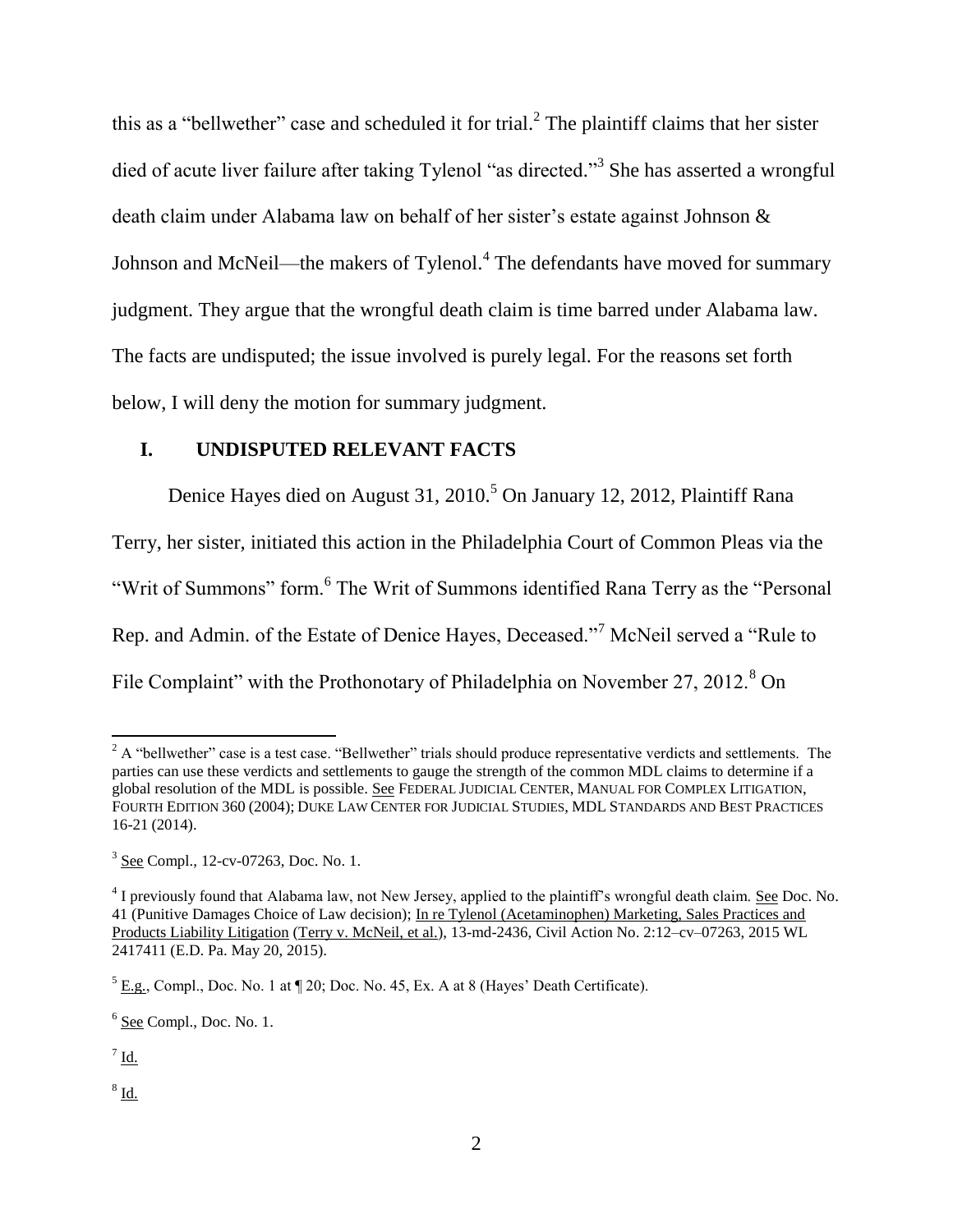December 11, 2012, Ms. Terry filed a Complaint in the Philadelphia Court of Common Pleas.<sup>9</sup> The state court complaint identified Ms. Terry as the "Personal Representative and Administrator of the Estate of Denice Hayes, Deceased."<sup>10</sup> On December 31, 2012, McNeil removed the case to this court. $^{11}$ 

On September 13, 2013, Ms. Terry filed a "Petition for Letters of Administration" in the Probate Court of Colbert County, Alabama, Case No. P13-0233.<sup>12</sup> On September 24, 2013, the Colbert County Probate Court issued an Order Granting Letters of Administration, naming Ms. Terry as the Personal Representative of the Estate of Denice Hayes.<sup>13</sup> On October 28, 2013, Ms. Terry filed a short form complaint in this MDL, as required by Case Management Order 7 of this MDL.<sup>14</sup> The caption of the short form complaint named Ms. Terry as the "Personal Representative and Administrator of the Estate of Denice Hayes, Deceased."<sup>15</sup> The Estate of Ms. Denice Hayes was named as plaintiff.<sup>16</sup>

 $\frac{9}{9}$  Id.

 $10 \underline{\mathsf{Id}}$ .

 $11$  Id.

 $15$  See id.

 $16$  See id.

 $12$  Doc. No. 45, Ex. A at Estate Bk. Pg. 476-79 (Certified Copy of Probate File from the Estate of Denice Hayes, Probate Court of Colbert County, Alabama).

<sup>13</sup> Id. at Estate Bk. Pg. 484-87.

<sup>&</sup>lt;sup>14</sup> See Doc. No. 28; 13-md-2436, Doc. No. 31.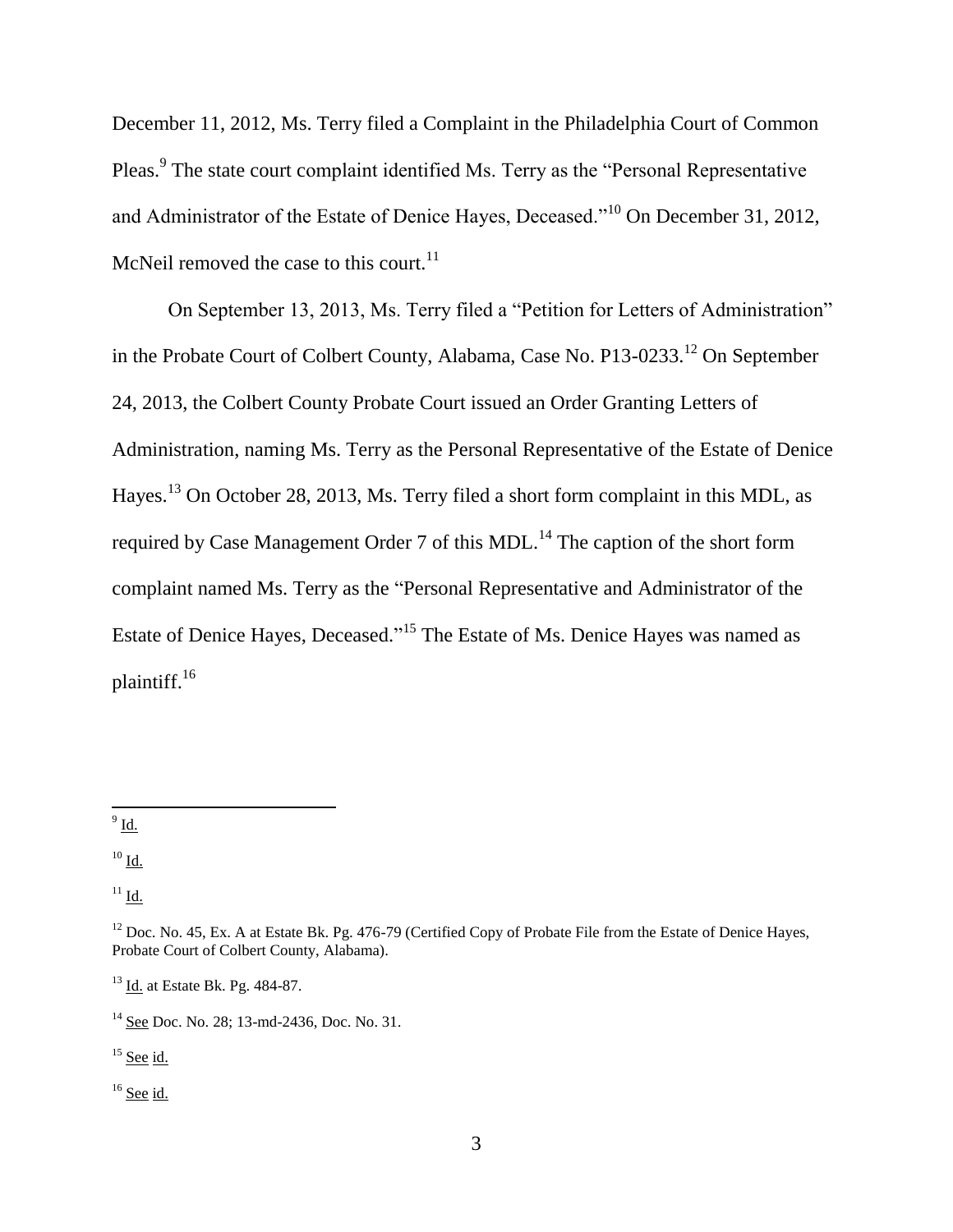# **II. DISCUSSION**<sup>17</sup>

#### **A. The Alabama Wrongful Death Statute**

In Alabama, a wrongful death action is statutory and does not exist at common

law. See, e.g., Downtown Nursing Home, Inc. v. Pool, 375 So. 2d 465, 466 (Ala. 1979).

The Alabama Wrongful Death Act, Ala. Code § 6-5-410, requires a "personal

representative" to bring such action within two years of the decedent's death.<sup>18</sup> Ala. Code

§ 6-5-410(a), (d). See Downtown Nursing, 375 So.2d at 466, *cert. denied*, 445 U.S. 930

(1980).

 $\overline{a}$ 

(b) The action shall not abate by the death of the defendant, but may be revived against his or her personal representative and may be maintained though there has not been prosecution, conviction, or acquittal of the defendant for the wrongful act, omission, or negligence.

(c) The damages recovered are not subject to the payment of the debts or liabilities of the testator or intestate, but must be distributed according to the statute of distributions.

(d) The action must be commenced within two years from and after the death of the testator or intestate.

(e) For any cause of action brought pursuant to this section, the action may only be filed in a county where the deceased could have commenced an action for the alleged wrongful act, omission, or negligence pursuant to Section 6-3-2 or 6-3-7, if the alleged wrongful act, omission, or negligence had not caused death. Nothing in this subsection is intended to override Rule 82 of the Alabama Rules of Civil Procedure.

(f) This section shall only apply to actions filed after June 9, 2011.

 $17$  The defendants raised this issue in their briefing of the choice of law on the wrongful death statute. I declined to address the argument then because the issue was not fully briefed by the parties. The parties were instructed to reraise the issue in a dispositive motion, if warranted. See Doc. No. 41 at 24 n. 43; In re Tylenol (Acetaminophen) Marketing, Sales Practices and Products Liability Litigation (Terry v. McNeil, et al.), 13-md-2436, Civil Action No. 2:12–cv–07263, 2015 WL 2417411, at \*7 n. 43 (E.D. Pa. May 20, 2015).

<sup>&</sup>lt;sup>18</sup> The Alabama Wrongful Death Act, Ala. Code § 6-5-410, states:

<sup>(</sup>a) A personal representative may commence an action and recover such damages as the jury may assess in a court of competent jurisdiction within the State of Alabama where provided for in subsection (e), and not elsewhere, for the wrongful act, omission, or negligence of any person, persons, or corporation, his or her or their servants or agents, whereby the death of the testator or intestate was caused, provided the testator or intestate could have commenced an action for the wrongful act, omission, or negligence if it had not caused death.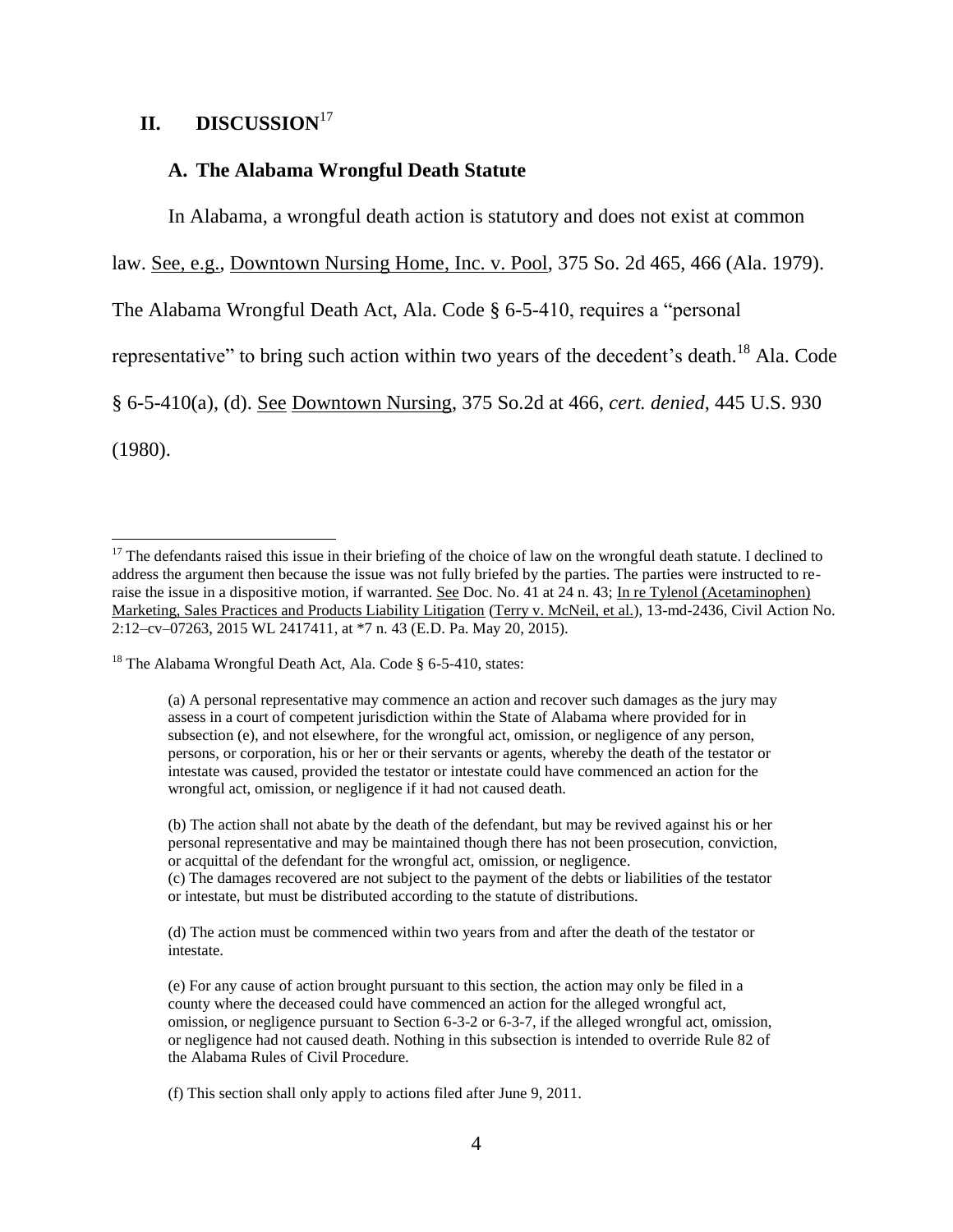The Alabama wrongful death statute is unique.<sup>19</sup> It provides only punitive

damages.<sup>20</sup> "This statute authorizes suit to be brought by the personal representative for a definite legislative purpose—to prevent homicide.<sup>"21</sup> Hatas v. Partin, 175 So. 2d 759, 761 (Ala. 1965). "In prosecuting such actions, the personal representative does not act strictly in his capacity as administrator of the estate of his decedent…. He acts rather as an agent of legislative appointment for the effectuation of the legislative policy…" Hatas, 175 So. 2d at 761. A "personal representative" includes only the executor or administrator of the intestate. See Downtown Nursing, 375 So. 2d at 466 ("The words 'personal representative' are broader in some respects, but when used in this statute, they can only mean the executor or administrator of the injured testator or intestate.")(citing Hatas, 175 So. 2d at 761). According to Alabama law, the right to bring a wrongful death action

l

<sup>&</sup>lt;sup>19</sup> For a more elaborate discussion of the unique nature of Alabama's wrongful death statute, see Doc. No. 41 (Punitive Damages Choice of Law decision); In re Tylenol (Acetaminophen) Marketing, Sales Practices and Products Liability Litigation (Terry v. McNeil, et al.), 13-md-2436, Civil Action No. 2:12–cv–07263, 2015 WL 2417411 (E.D. Pa. May 20, 2015).

<sup>&</sup>lt;sup>20</sup> See, e.g., Louis Pizitz Dry Goods Co., Inc. v. Yeldell, 274 U.S. 112, 114 (1927)("The Supreme Court of Alabama has repeatedly ruled that the statute is aimed at the prevention of death by wrongful act or omission."(citations omitted)); Savannah & M.R. Co. v. Shearer, 58 Ala. 672, 680 (1877)("The damages [under the wrongful death statute] are punitive, and they are none the less so, in consequence of the direction the statute gives to the damages when recovered. They are assessed against the railroad 'to prevent homicides.'"); Boudreaux v. Pettaway, 108 So.3d 486, 496-98 (Ala. 2012)(reaffirming the purpose of the wrongful death statute as protecting the lives of Alabama citizens), *overruled on other grounds by*, Gillis v. Frazier, --- So.3d ----, 2014 WL 3796382, at \*6 (Ala. Aug. 1, 2014).

<sup>&</sup>lt;sup>21</sup> See also Downtown Nursing Home, Inc. v. Pool, 375 So.2d 465, 466 (Ala. 1979)("Under this statute the cause of action is vested in the personal representative who acts as an agent of legislative appointment for the purpose of effectuating public policy."); Affinity Hosp. LLC v. Williford, 21 So.3d 712, 716 (Ala. 2009)("[I]n the context of a wrongful-death action, a 'personal representative' acts 'as agent by legislative appointment for the effectuation of a legislative policy of the prevention of homicides through the deterrent value of the infliction of punitive damages.'" (citation omitted)); Wood v. Wayman, 47 So.3d 1212, 1215 (Ala. 2010)(same).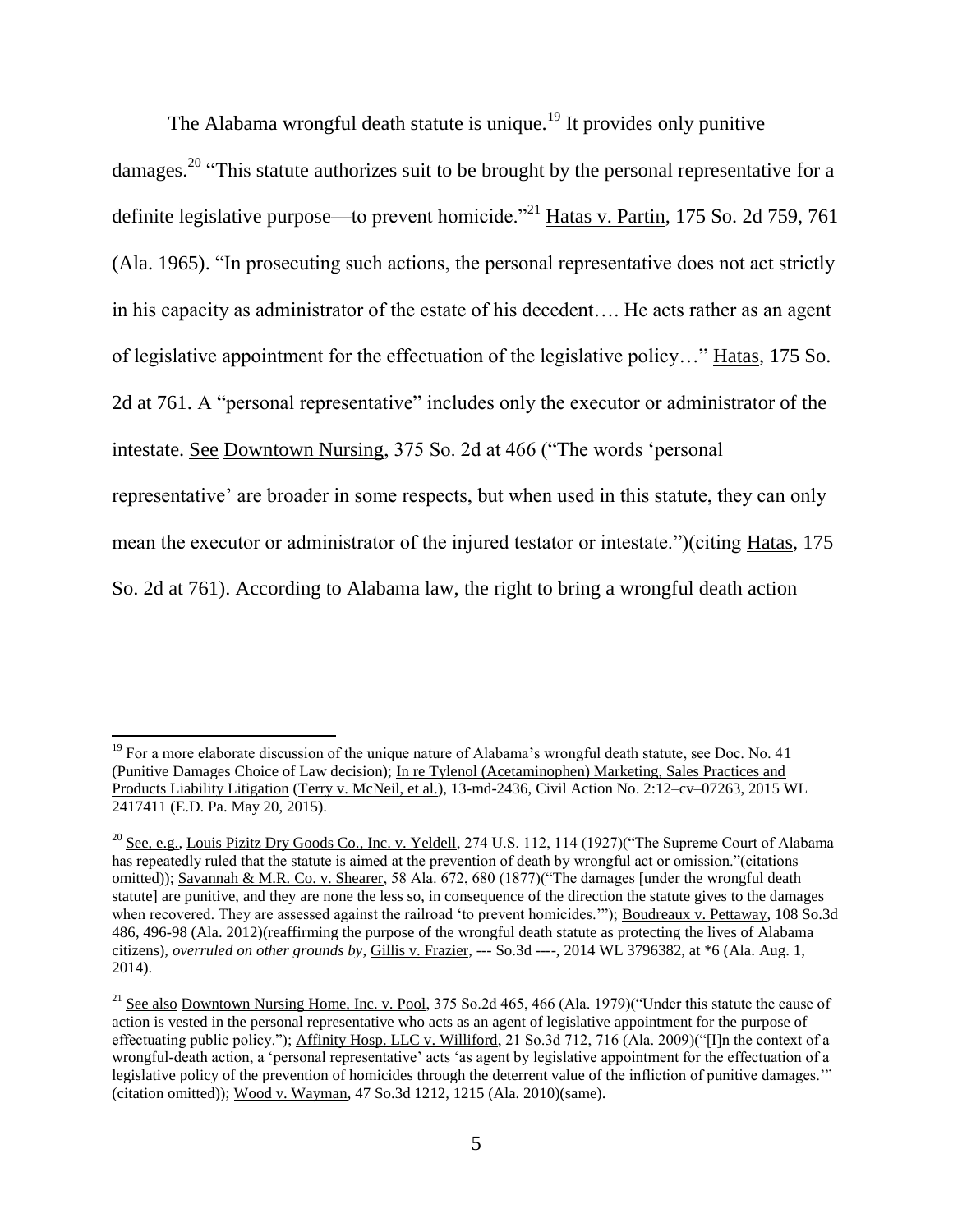vests only in the personal representative. See Downtown Nursing, 375 So. 2d at 466; Hatas, 175 So. 2d at 761.<sup>22</sup>

For this reason, the Alabama Supreme Court has held that a wrongful death action filed before a plaintiff has been appointed personal representative should be considered a nullity. Downtown Nursing, 375 So. 2d at 466 ("This Court held that any action by the administrator occurring prior to his appointment was a nullity…" (discussing Strickland v. Mobile Towing and Wrecking Co., 303 So.2d 98 (Ala. 1974)).<sup>23</sup>

Alabama's wrongful death statute requires that suit be filed within two years of the intestate's death. Ala. Code § 6-5-410(a), (d). The Alabama Supreme Court has made clear: "[t]his two year period is part of the substantive cause of action and is not to be treated as a statute of limitations." Downtown Nursing, 375 So. 2d at 466. "Because the two-year period is not a statute of limitations but a period after which liability under the statute ceases to exist, it is not subject to tolling…." Wood v. Wayman, 47 So.3d 1212, 1217-18 (Ala. 2010).

The Alabama Supreme Court has viewed these two requirements as working in tandem. A wrongful death action must be brought by a person appointed as a personal representative before the two-year expiration. See, e.g., Downtown Nursing, 375 So. 2d at 466; Waters v. Hipp, 600 So.2d 981, 982 (Ala. 1992)(citing Downtown Nursing). The Alabama Supreme Court has made clear that a person cannot file suit, allow the two-year

 $^{22}$  See, e.g., Vest v. Dixie-Midwest Express, Inc., 537 So. 2d 13, 14 (Ala. 1988)("There was no administration of Calvin Vest's estate, hence, no personal representative had been appointed. Indeed, plaintiffs sued in their own personal capacities, not in any representative capacities. Thus, they had no standing to bring this action.").

<sup>&</sup>lt;sup>23</sup> See also Waters v. Hipp, 600 So.2d 981, 982 (Ala. 1992)(dismissing suit brought before plaintiffs named personal representatives as a "nullity")(citing Downtown Nursing).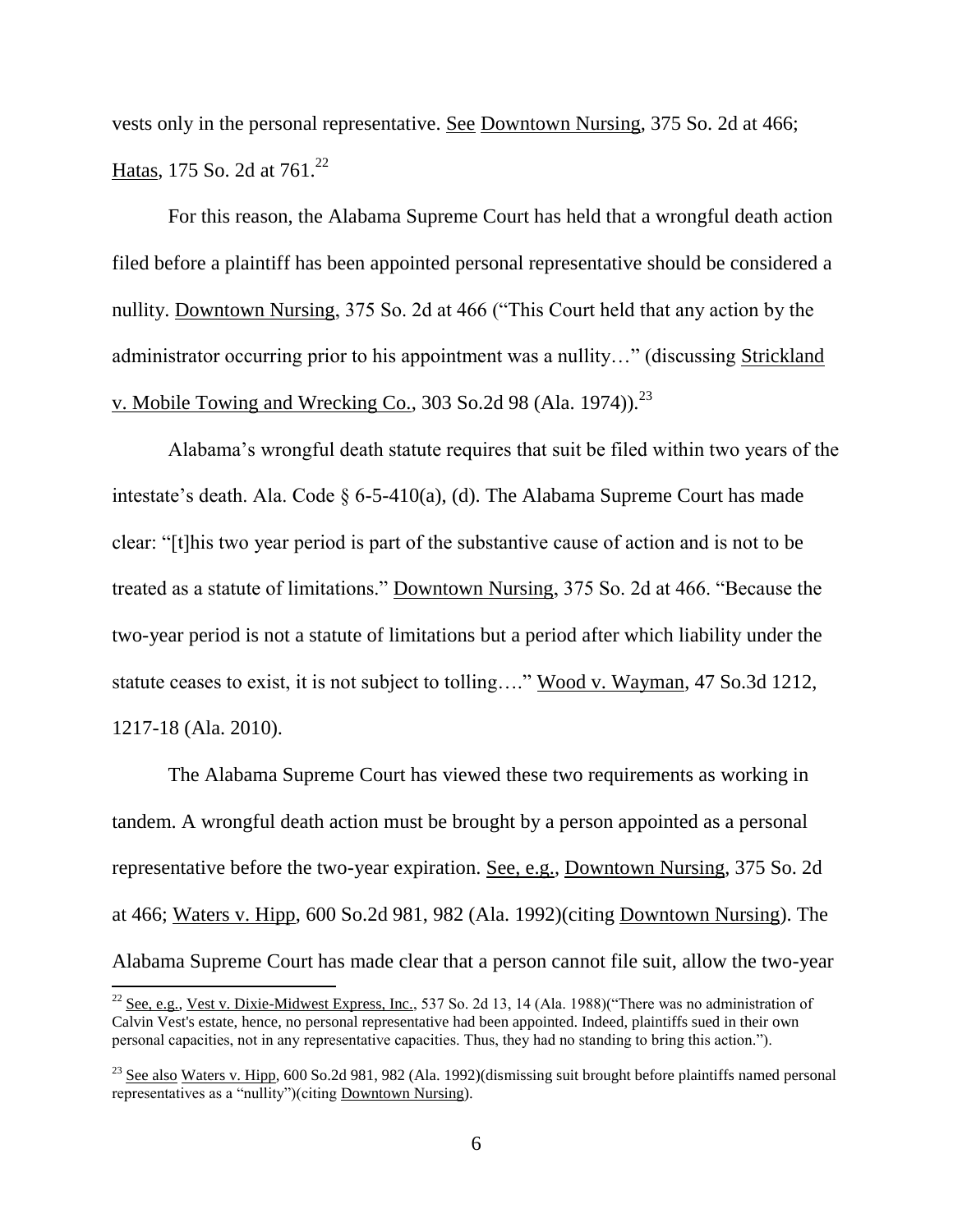deadline to pass, and then seek to be appointed personal representative. See, e.g., Brown v. Mounger, 541 So. 2d 463, 463 (Ala. 1989)("Because the Moungers did not receive letters of administration within two years of Nathan's death, they are prohibited from bringing a wrongful death action against Brown.")(relying on Downtown Nursing); Holyfield v. Moates, 565 So. 2d 186, 189 (Ala. 1990)("[I]f the two-year period prescribed by the statute has expired before the representative is 'duly appointed,' the heirs of the decedent are barred from recovery."); Wood v. Wayman, 47 So.3d 1212, 1219 (Ala. 2010).<sup>24</sup>

The Alabama Supreme Court has made exceptions to this rule in limited circumstances.<sup>25</sup> None of these exceptions applies here.

 $24 \text{ Wood v. Wayman, } 47 \text{ So.}3d 1212, 1219 (Ala. 2010)(\text{"Because Wayman was not a personal representative of the system.}$ appointed by the probate court when she filed the action or at the expiration of the statutory two-year period for filing a wrongful-death action, the trial court erred in denying the physicians' motion to dismiss the action on the basis that Wayman's appointment as personal representative, which became effective nine months after the expiration of the two-year limitations period, could not relate back to the date of Charles's death or to the date of the filing of the wrongful-death action."). See also Richards v. Baptist Health Sys., Inc., 2014 WL 7234930, at \*1 (Ala. Dec. 19, 2014)(majority)(summarily affirming lower court) and id. at \*1 (Moore, C.J., dissenting)(explaining the facts of the case)("Although the caption of the timely filed complaint identifies Ralph as Mary's personal representative, Ralph did not apply for letters of administration for his mother's estate until July 12, 2010, over nine months after the expiration of the two-year limitations period for filing the wrongful-death action…. On June 6, 2014, the trial court entered a summary judgment for Baptist Health."); Wright v. Woodley Manor Nursing Home, No. 2:06-CV-1041-WKW, 2007 WL 841614, at \*4 (M.D. Ala. Mar. 19, 2007)("Plaintiff filed her wrongful death action on October 2, 2006.*…*Plaintiff was not named as the Administrator or Executor of Decedent's estate at that time....Further, the statute of limitations expired on October 3, 2006, two years from Decedent's death. Since there was no administrator as of November 16, 2006, no amendments to Plaintiff's complaint will cure the jurisdictional defect.").

 $^{25}$  See Holyfield v. Moates, 565 So. 2d 186, 188-90 (Ala. 1990)(permitting amendment substituting the plaintiff after the two-year period where the probate court had erroneously granted letters of administration to an out-of-state resident); Ogle v. Gordon, 706 So. 2d 707, 711 (Ala. 1997)(allowing a wrongful death action to proceed though the plaintiff had not been appointed personal representative until after the two-year limitations period had expired when plaintiff applied for letters of administration within that two-year period, but the probate court delayed 27.5 months in granting letters of administration); Ellis v. Hilburn, 688 So. 2d 236, 238-39 (Ala. 1997)(allowing suit to proceed, though plaintiff not formally appointed at time suit was commenced, because the formal appointment happened within the two-year period).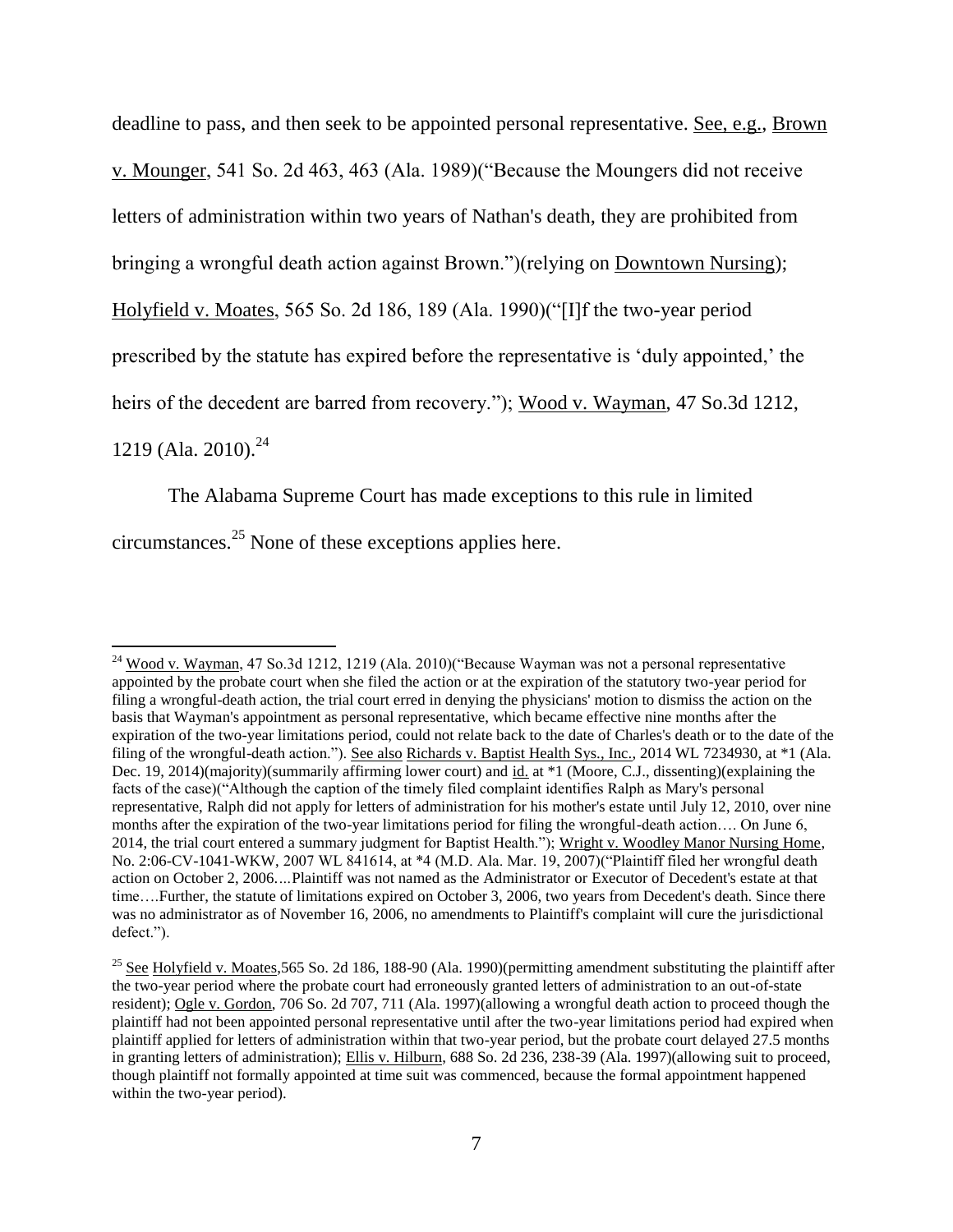#### **B. Parties' Arguments: State v. Federal Authority**

 $\overline{\phantom{a}}$ 

It is clear that Ms. Terry was not the personal representative of the estate at the time she initially filed suit. She was not appointed personal representative of the estate before the two-year limitations period ended. However, Ms. Terry filed her short form complaint in this MDL in federal court after she was appointed representative. This scenario presents a common dilemma in our federalist system: does state or federal authority determine whether Ms. Terry can proceed with her case?

The defendants argue that Ms. Terry's claim is time barred under Alabama's statutory framework. Because she was not appointed as representative of the estate when she filed suit, her action is a "nullity."<sup>26</sup> The defendants view a personal representative's

 $26$  The defendants implicitly argue that the plaintiff does not have "standing" and the court has no jurisdiction to hear this claim. Standing and capacity to sue are two different concepts, often confused by lawyers and courts. See Firestone v. Galbreath, 976 F.2d 279, 283 (6th Cir. 1992)("Frequently, attorneys and courts confuse the concepts of standing with that of capacity to sue and with the real party in interest principle. 6A Charles A. Wright, Arthur R. Miller & Mary K. Kane, Federal Practice and Procedure § 1542 (1990). According to Wright, Miller and Kane, 'the real party in interest principle is a means to identify the person who possesses the right sought to be enforced [and] capacity is conceived to be a party's personal right to litigate in a federal court.' Id. Standing involves determination whether the plaintiff can show an injury in fact traceable to the conduct of the defendant. See Allen v. Wright, 468 U.S. 737, 104 S.Ct. 3315, 82 L.Ed.2d 556 (1984)."); Edens v. Laubach, 838 F.Supp. 510, 513 (D. Kan. 1993) (explaining "real party in interest," capacity, and standing); Hoskinson v. High Gear Repair, Inc., No. 11–1190– JTM–DJW, 2013 WL 4028804, at \*5-6 (D. Kan. Aug. 7, 2013)(explaining that appointment of a plaintiff as personal representative goes to legal capacity to sue "as opposed to constitutional standing"); Sowell v. Dominguez, No. 2:09 CV 47, 2011 WL 294758, at \*3 (N.D. Ind. Jan. 26, 2011)("[Plaintiff] argues that while defendants state that she does not have standing to sue, their argument is actually that she has a lack of capacity to sue.") (distinguishing standing versus capacity to sue as a personal representative). See also Ex parte Tyson Foods, Inc., 146 So.3d 1041, 1049 (Ala. 2013)(Wise, J., concurring)(explaining the difference between capacity and standing).

The question before the court is whether the plaintiff has the capacity to sue as personal representative, not whether she has standing. See, e.g., Russell v. New Amsterdam Cas. Co., 303 F.2d 674, 678 (8th Cir. 1962)(explaining that a substitution like this one considered here corrects the plaintiff's capacity to sue); Unzueta v. Steele, 291 F.Supp.2d 1230, 1234 (D. Kan. 2003)("The Tenth Circuit distinguishes between real party in interest questions and standing. See Federal Deposit Insurance Corp. v. Bachman, 894 F.2d 1233, 1235 (10th Cir.1990). This is not a question of jurisdiction or standing. Rather, it is a matter of deciding whether substitution is in the interests of justice. Substitution should be permitted 'to prevent forfeiture when determination of the proper party to sue is difficult or when an understandable mistake has been made."" (quoting FED.R.CIV.P. 17(a) 1966 Advisory Committee Notes)); Hill v. Martinez, 87 F.Supp.2d 1115, 1122 (D. Colo. 2000)("[W]hether individuals can sue on behalf of an Estate is best characterized as a question of capacity. The Tenth Circuit has stated that the 'difference between capacity to sue and standing to sue [is that] [t]he former relates to the right to come into court, while the latter relates to the right to relief.'" (quoting Citizens Concerned for Separation of Church and State v. The City and County of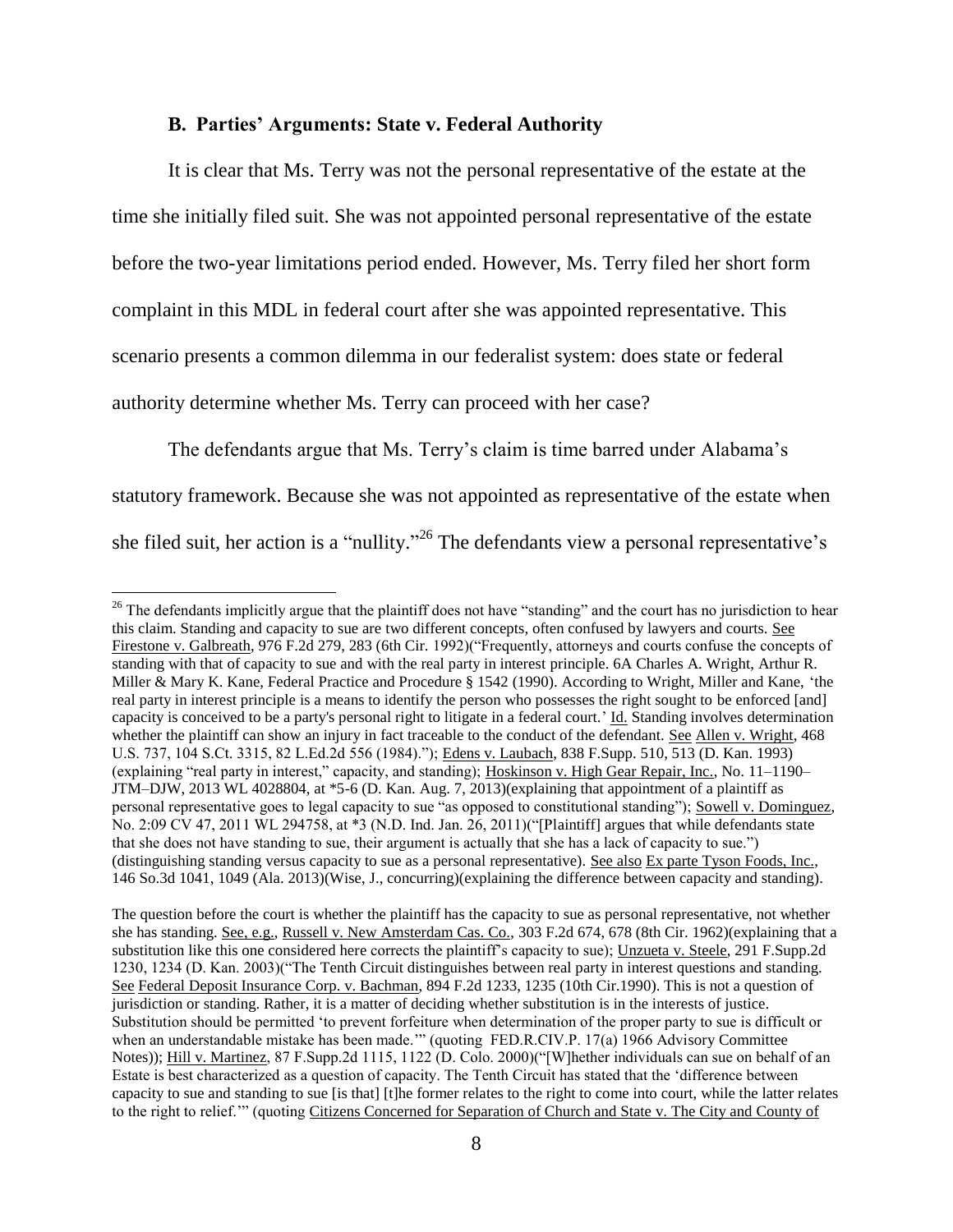ability to bring a wrongful death action as a substantive right. They cite Erie v. Tompkins, 304 U.S. 64 (1938), and Alabama caselaw to support their argument.

The plaintiff admits that she did not comply with the wrongful death statute's requirements: she was not appointed personal representative when she filed suit, nor within the two-year limitations period. However, Ms. Terry argues that the filing of the short form complaint, after she was formally appointed as personal representative, ratified her wrongful death claim under Federal Rule of Civil Procedure 17(a)(3). Rule  $17(a)(3)$  states:

**(3) Joinder of the Real Party in Interest**. The court may not dismiss an action for failure to prosecute in the name of the real party in interest until, after an objection, a reasonable time has been allowed for the real party in interest to ratify, join, or be substituted into the action. After ratification, joinder, or substitution, the action proceeds as if it had been originally commenced by the real party in interest.

FED. R. CIV. P. 17(a)(3). Under Rule 17(a)(3), the short form complaint can "relate back"

to the commencement of the suit, making it timely. Because "relation back" is

 $\overline{\phantom{a}}$ 

procedural, the plaintiff argues that the federal rules, not state law, control. The plaintiff

cites Hanna v. Plumer, 380 U.S. 460 (1965), and its progeny to support her argument.

Denver, 628 F.2d 1289, 1300 (10th Cir. 1980)). See also Ex parte Tyson Foods, Inc., 146 So.3d 1041, 1046 (Ala. 2013)(analogizing the right to bring a wrongful death suit to a capacity to sue in the worker's compensation context and finding that capacity was the proper way to view the issue under Rule 17); Hatas v. Partin, 175 So. 2d 759, 761 (Ala. 1965)("In prosecuting such actions, the personal representative does not act strictly in his *capacity* as administrator of the estate of his decedent...." (emphasis added)); Morris v. Trust Co. of Virginia, Nos. 2:12-CV-1020–WKW, 2:13–CV–930–WKW, 2015 WL 1475487, at \*12 (M.D. Ala. Mar. 31, 2015)(explaining that an executor's ability to sue is one of "capacity" and not standing)(citing Ex parte Tyson Foods, Inc., 146 So.3d at 1049). But see Vest v. Dixie-Midwest Express, Inc., 537 So. 2d 13, 14 (Ala. 1988)("There was no administration of Calvin Vest's estate, hence, no personal representative had been appointed. Indeed, plaintiffs sued in their own personal *capacities*, not in any representative capacities. Thus, they had no *standing* to bring this action." (emphasis added)).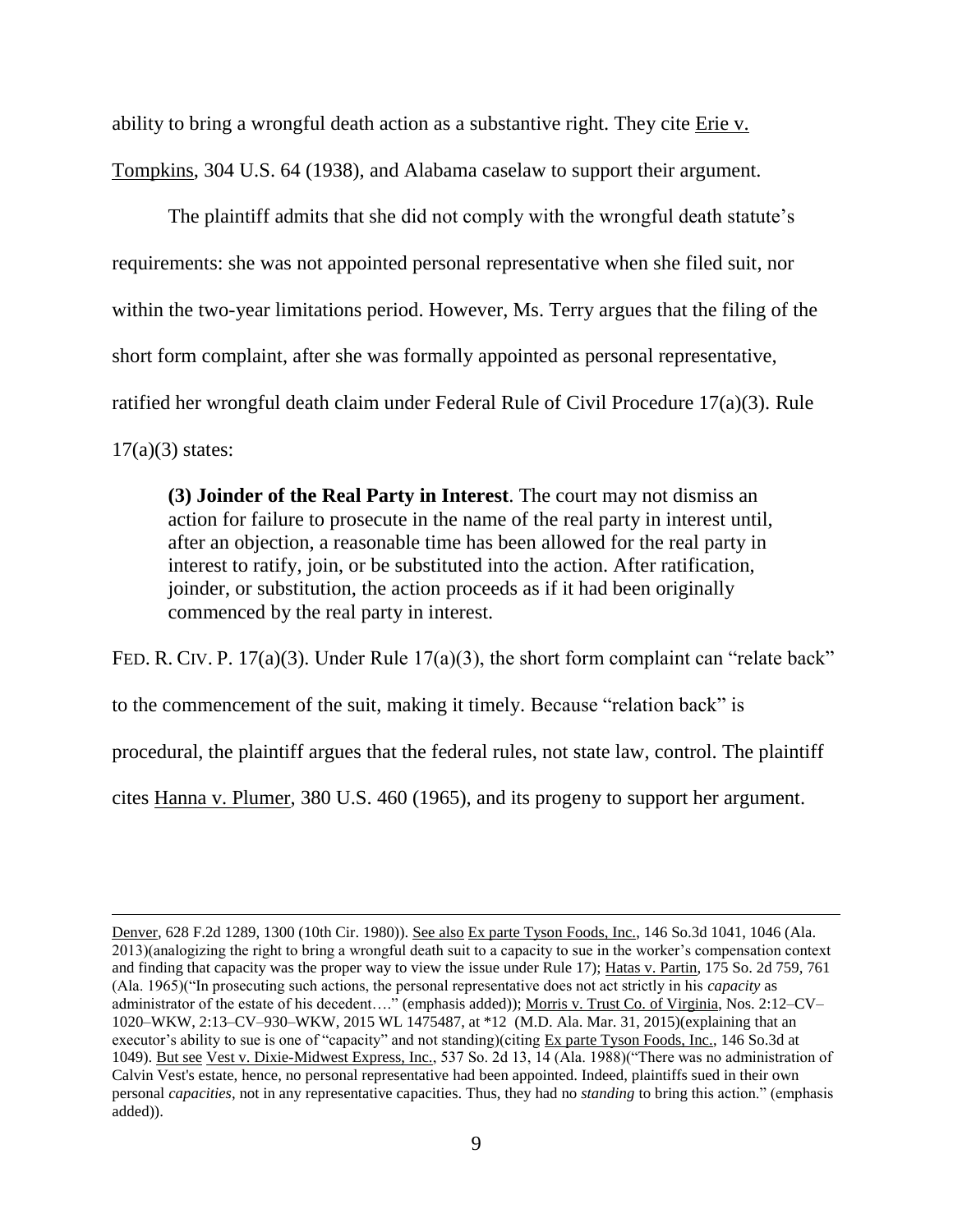Naturally, the defendants oppose "relation back."<sup>27</sup> While Alabama courts have allowed "relation back" under analogous state procedural rules, the Alabama Supreme Court has not permitted "relation back" under these circumstances—where the plaintiff filed for the appointment after the two-year statutory period. See, e.g, Wood v. Wayman, 47 So.3d 1212, 1217 (Ala. 2010)("Because an action brought under the wrongful-death statute is not brought on behalf of the estate, and because the estate gains no benefit from even a successful wrongful-death action, the relation-back provision in § 43–2–831 does not apply to a wrongful-death action brought under § 6–5–410."); Ogle v. Gordon, 706 So. 2d 707, 711 (Ala. 1997)(overruling Strickland v. Mobile Towing & Wrecking Co., 293 Ala. 348, 303 So.2d 98 (1974)).<sup>28</sup> Allowing "relation back," the defendants argue, would alter the plaintiff's substantive state right to bring her wrongful death claim.

# **C. Erie v. Hanna**

l

Erie v. Tompkins, 304 U.S. 64 (1938), requires a federal court with jurisdiction based on diversity of citizenship to apply the substantive law of the forum state. When a Federal Rule of Civil Procedure and state law conflict, analysis under Erie may not be necessary.

In Hanna v. Plumer, 380 U.S. 460 (1965), decided almost thirty years after Erie, the Supreme Court looked at whether federal or state rules of procedure apply when the two conflict in diversity cases. Relying on the power granted federal courts by Congress

 $^{27}$  In anticipation of the plaintiff's "relation back" argument, the defendants argued that "relation back" under Rule 15(c) is also not permissible. The plaintiff does not argue that Rule 15 applies. I will not address the defendants' arguments on this point because they do not appear to be at issue.

<sup>&</sup>lt;sup>28</sup> For an explanation of how Federal Rule 17 and Alabama Rule 17 are applied differently in this instance, see Estate of Rowell v. Walker Baptist Medical Center, 290 F.R.D. 549 (N.D. Ala. 2013).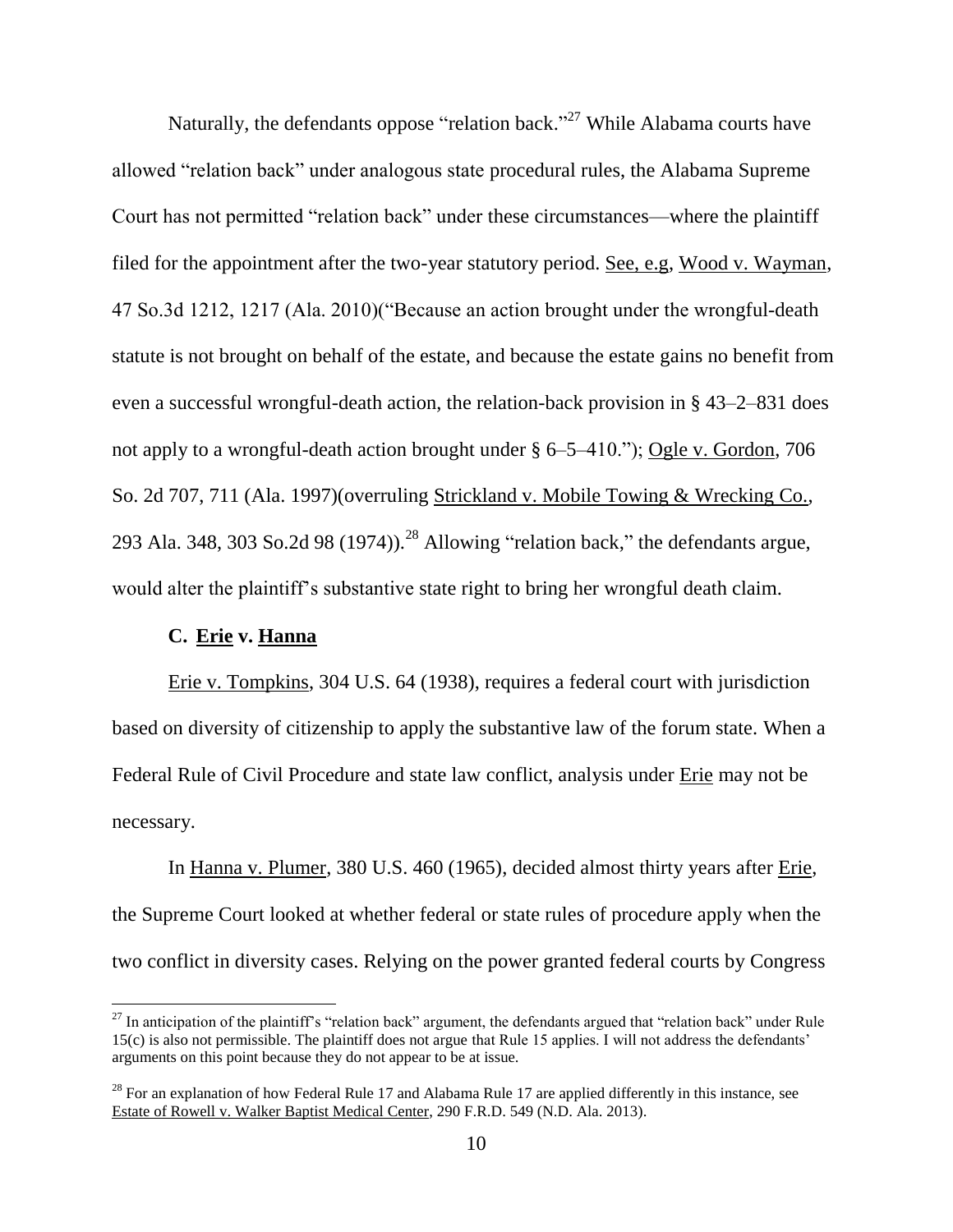in the Rules Enabling Act (the law which gave the judiciary the power to promulgate the federal rules), the Court found that the federal rule controlled and Erie analysis was unnecessary.<sup>29</sup> Hanna, 380 U.S. at 463-64, 471. "The Erie rule has never been invoked to void a Federal Rule." Id. at 470. Erie is only considered after a court has determined that no federal rule is on point. Id.

"When a situation is covered by one of the Federal Rules, the question facing the court is a far cry from the typical, relatively unguided Erie Choice: the court has been instructed to apply the Federal Rule, and can refuse to do so *only if* the Advisory Committee, this Court, and Congress erred in their prima facie judgment that the Rule in question transgresses neither the terms of the Enabling Act nor constitutional restrictions." Id. at 471 (emphasis added).

The Court recognized, as it did in Guaranty Trust Co. of New York v. York, that "the forms and mode of enforcing the right may at times, naturally enough, vary because the two judicial systems are not identic." Hanna, 380 U.S. at 473 (quoting Guaranty Trust, 326 U.S. 99, 108 (1945))(quotation marks omitted). Hanna found that applying federal rules was warranted, even when the outcome would be different under state rules, given the judiciary's "strong inherent power" to "bring about uniformity in the federal

28 U.S.C.A. § 2072.

 $29$  The Rules Enabling Act states:

<sup>(</sup>a) The Supreme Court shall have the power to prescribe general rules of practice and procedure and rules of evidence for cases in the United States district courts (including proceedings before magistrate judges thereof) and courts of appeals.

<sup>(</sup>b) Such rules shall not abridge, enlarge or modify any substantive right. All laws in conflict with such rules shall be of no further force or effect after such rules have taken effect.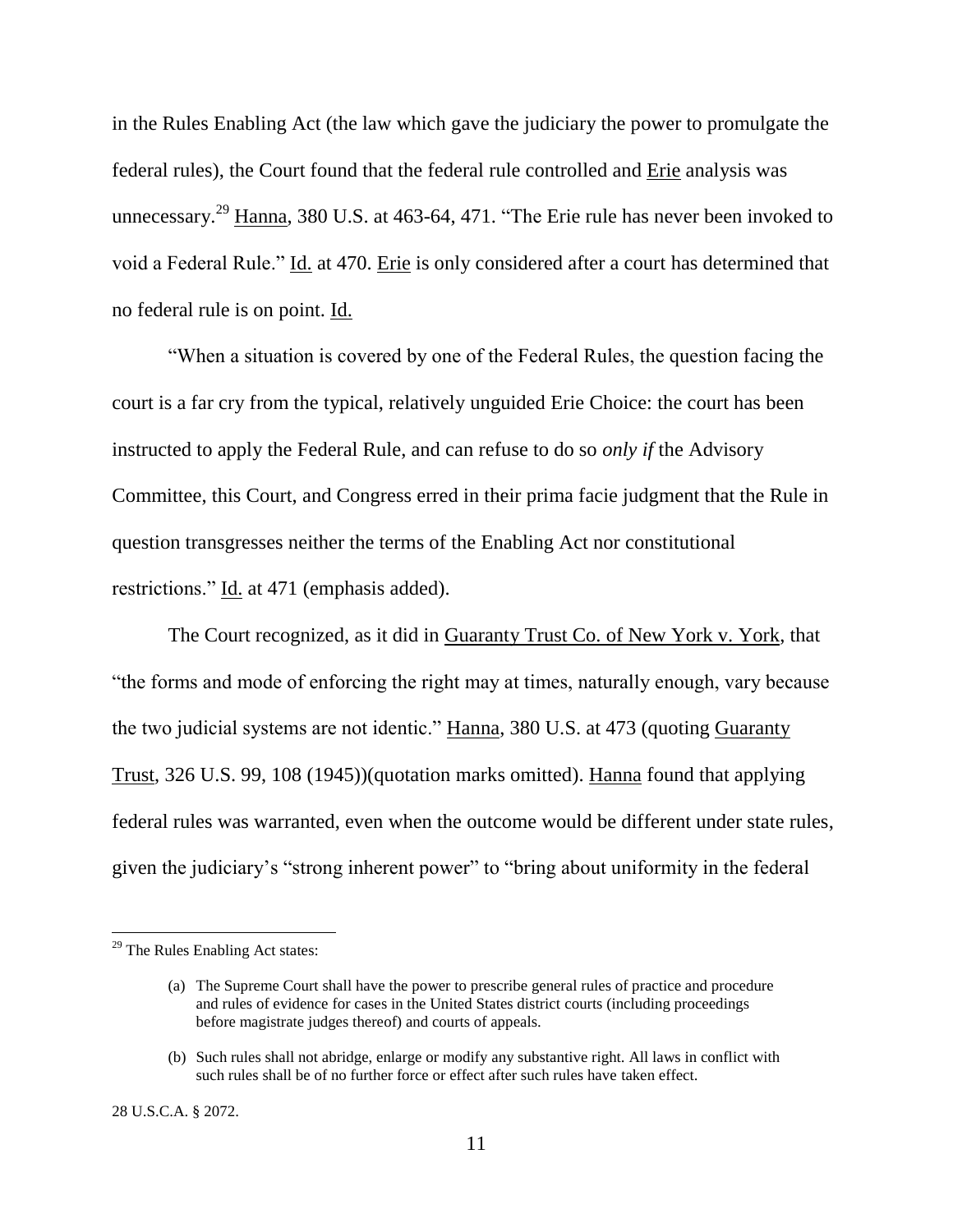courts." Id. at 472-73. "To hold that a Federal Rule of Civil Procedure must cease to function whenever it alters the mode of enforcing state-created rights would be to disembowel either the Constitution's grant of power over federal procedure or Congress' attempt to exercise that power in the Enabling Act." Id. at 473-74.

#### **D. Step One: Federal Rule of Civil Procedure 17(a)(3) Controls Under Hanna**

Under Hanna, a court must first determine if the federal rule is broad enough to resolve the dispute in question. The question here is whether the plaintiff's short form complaint can relate back to the commencement of the suit. The defendants argue that Rule 17(a)(3) is not on point. They say the Rule was not intended to allow the plaintiff in her capacity as a personal representative to be substituted for herself in her individual capacity. The history of Rule 17(a)(3) and related caselaw contradict this argument.

#### **1. Purpose of Rule 17(a)(3)**

In 1966, Rule 17 was amended to add section (a)(3). The Advisory Committee Notes explain that this provision was meant to "codify in broad terms the salutary principle of Levinson v. Deupree, 345 U.S. 648 (1953), and Link Aviation, Inc. v. Downs, 325 F.2d 613 (D.C. Cir. 1963)." The Notes also explain that the Rule is intended to conform with the modern developments of law which have allowed amendment when there has been an "honest mistake" in the filing of an action. See FED. R. CIV. P. 17, Advisory Committee's Note (1966). Since 1966, Rule 17 has remained unchanged, but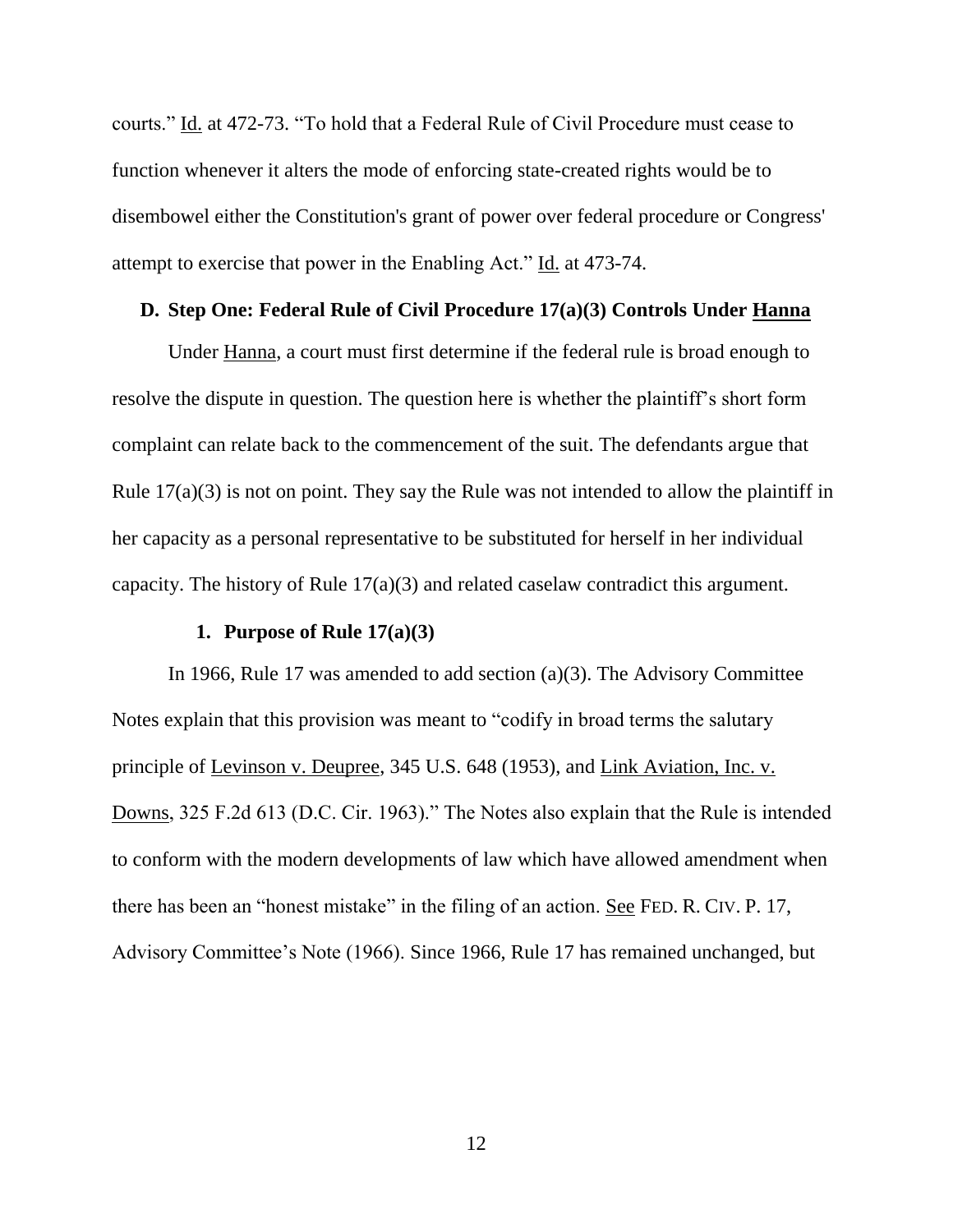for stylistic alterations.<sup>30</sup> See FED. R. CIV. P. 17, Advisory Committee's Note (1987, 1988, 2007).

Like this case, Levinson v. Deupree involved an action brought by the administrator of a decedent's estate. 345 U.S. at 649. The defendants to the action contested the administrator's capacity to sue, arguing that the estate was void in the county where the administrator had been appointed. Id. The administrator then sought appointment in the proper county and moved to amend the complaint. Id. The trial court found that the suit was time barred because the statute of limitations had run before the amendment was made. Id. at 650. The trial court did not allow the amendment to "relate back" to the initial filing. Id. at 649.

The Supreme Court recognized that the action involved "peculiarities" of state law. The Court framed the issue as whether the federal court was "imprisoned by procedural niceties relating to amendments of pleadings" in administering state law remedies. Id. at 650-51. While Levinson was a suit brought in admiralty and not diversity, the Court explained that "forms and modes" of the right are not considered "an integral part of the right" created by the state law. Id. at 652.

The Court held that "federal practice controls the question [of] whether the administrator, holding an effective appointment under [state] law, should be permitted to amend his [claim] so as to allege that appointment, at a time when the applicable statute of limitations would bar a new suit." Id.

<sup>&</sup>lt;sup>30</sup> See also Estate of Rowell v. Walker Baptist Medical Center, 290 F.R.D. 549, 554 (N.D. Ala. 2013)("The language of that portion of Rule 17(a)…became effective on July 1, 1966, more than sixteen years before the Eleventh Circuit's opinion. The relevant language remained the same for another quarter-century, until the amendments that [became] effective on December 1, 2007, which were intended to be stylistic only.").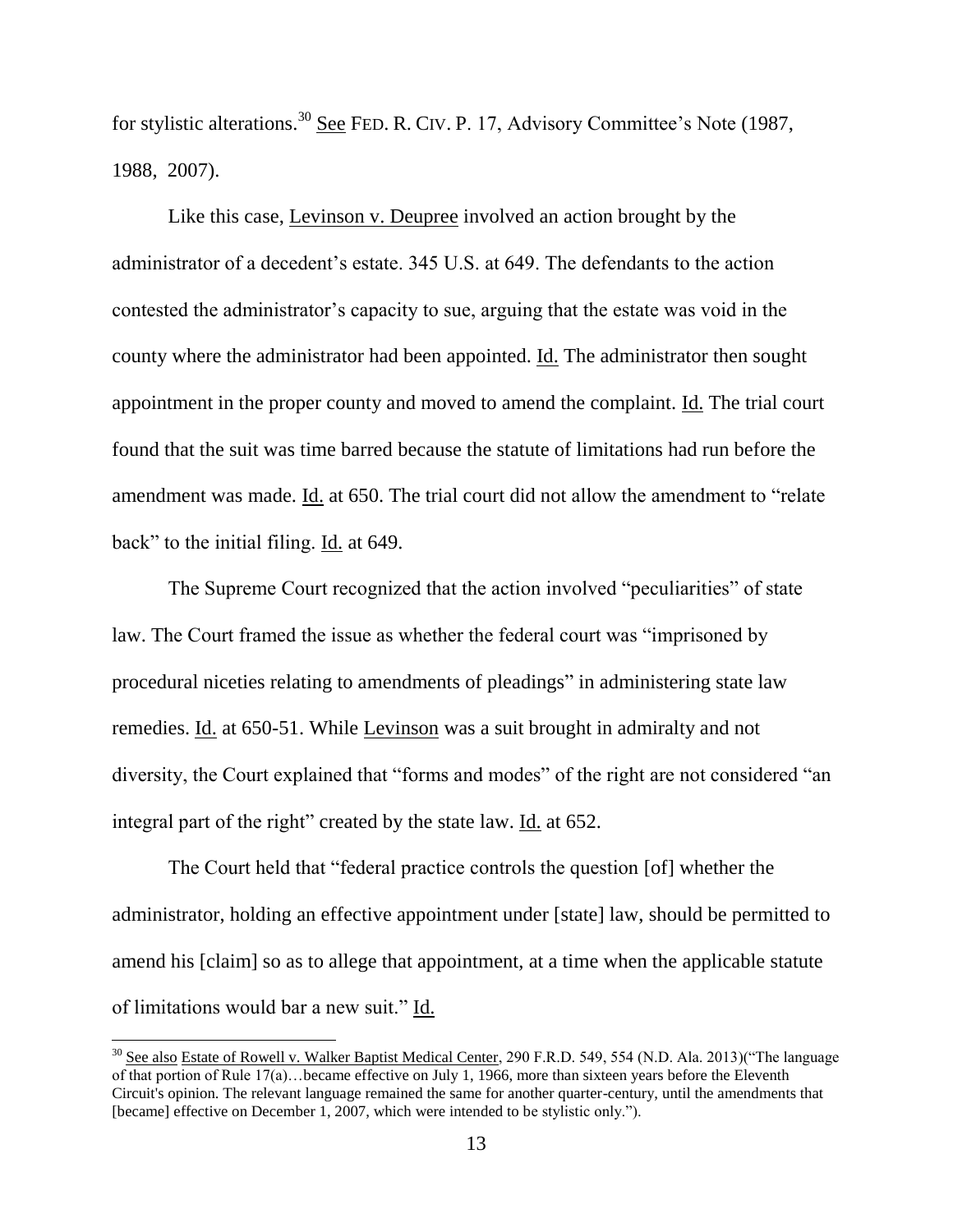In Link Aviation, Inc. v. Downs, insurers sought to substitute themselves for the insured plaintiffs through an amendment of the complaint, after the statute of limitations had run. 325 F.2d 613, 614 (D.C.Cir. 1963). The subrogation of the insurer happened before the suit was filed, making the insurer the real party in interest at the time of filing. Id. at 613-14. "The crux of the defendants' contention thus [was] their premise that since the insureds were not the real parties in interest the suit brought by them was a nullity which could not toll the statute limitations for the purpose of preserving the claim of the subrogees." Id. at 614. Nonetheless, the court rejected this argument and allowed the substitution and amendment to relate back to the initial filing. Id. at 614-15.

Courts have routinely used Rule  $17(a)(3)$  to allow a party bringing a wrongful death claim in her individual capacity to later be substituted by herself in her official capacity as personal administrator.<sup>31</sup> See, e.g., Hess v. Eddy, 689 F.2d 977, 979, 982 (11<sup>th</sup>) Cir. 1982), *cert. denied*, 462 U.S. 1118 (1982)(allowing widow to ratify her status as personal representative after appointment under Rule 17(a)); Fortunato v. Handler, 969 F.Supp. 963, 966-68 (W.D. Pa. 1996)("Although Paul Fortunato was not appointed administrator of decedent's estate until [after suit was commenced] his post-appointment ratification of that suit has the same effect as if the action had initially been commenced in the name of the real party in interest pursuant to Fed.R.Civ.P. 17(a)."); Estate of Rowell v. Walker Baptist Medical Center, 290 F.R.D. 549, 551, 563 (N.D. Ala. 2013)(allowing personal representative to amend complaint to show official capacity as

 $31$  This often happens in the context of § 1983 wrongful death cases. While the cases I cite have jurisdiction based on § 1983, and not diversity of citizenship, these cases are still persuasive. Courts borrow states' limitations periods for § 1983 cases because Congress did not provide a limitations period in § 1983. For this reason, the analysis required

in § 1983 cases is similar to what is required in this case, based in diversity.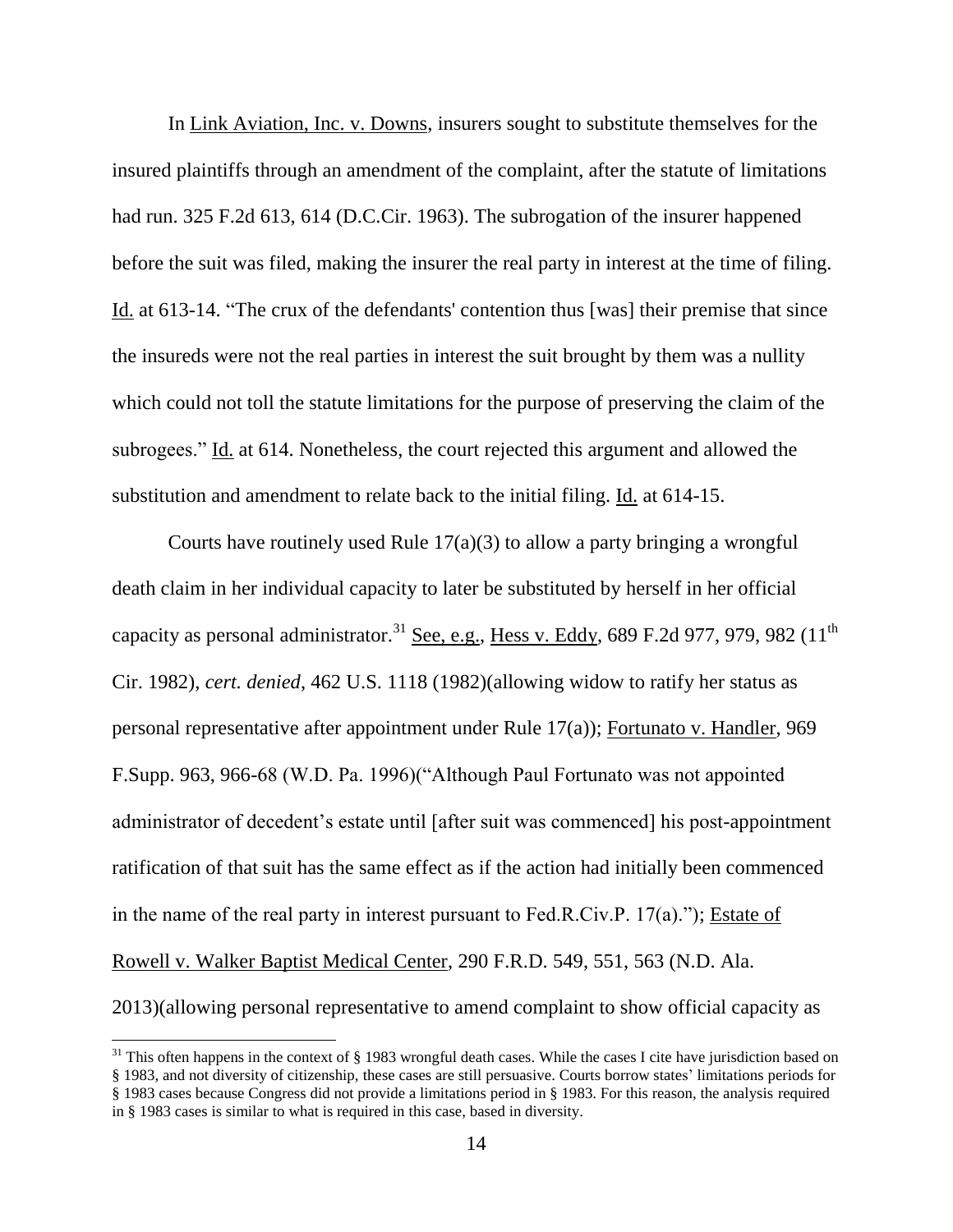personal representative under Rule 17(a)); Boston v. Davis, No. 3:11CV450, 2011 WL 6935710, at \*6-7 (W.D. N.C. Dec. 29, 2011)(allowing substitution of plaintiff for herself as administrator when suit initially brought in her individual capacity under Rule 17(a) of personal representative); Webster v. Gower, No. 2:07–CV–888–DN, 2010 WL 520522, at \*4-5 (D. Utah Feb. 8, 2010)(allowing substitution of estate of decedent for plaintiffs who were heirs bringing the cause in their individual capacities under Rule 17(a)(3)); Unzueta v. Steele, 291 F.Supp.2d 1230, 1233-34 (D. Kan. 2003)(allowing a plaintiff to substitute herself in her capacity as administrator of the estate in a wrongful death action for herself as Special Administrator of the Estate under Rule  $17(a)$ .<sup>32</sup>

#### **2. Rule 17(a)(3) Clearly Controls the Issue in Dispute**

 $\overline{a}$ 

In this case, Federal Rule of Civil Procedure 17 allows "relation back" to ratify this claim. On its face, Rule 17 states that "[t]he court may not dismiss an action for failure to prosecute in the name of the real party in interest" until ratification or substitution of the appropriate plaintiff has been attempted.<sup>33</sup> Rule 17(a)(3) provides that

 $32$  See also Missouri, K. & T. Ry. Co. v. Wulf, 226 U.S. 570, 575 (1913)(allowing relation back/plaintiff substituted herself as administratrix for herself in her individual capacity related to a federal employers' liability act though the amendment occurred after the limitations period pre-Rule 17(a)); Russell v. New Amsterdam Cas. Co., 303 F.2d 674, 675, 680-81 (8th Cir. 1962)(allowing complaint to be amended to substitute plaintiff as personal representative for herself in her individual capacity).

<sup>&</sup>lt;sup>33</sup> The defendants argue that Ms. Terry's failure to be formally appointed was not an "honest mistake" as contemplated by the Advisory Committee Notes of Federal Rule of Civil Procedure 17. She and her sister had been represented by local counsel in an accidental death insurance dispute that occurred prior to the filing of the suit. She was then represented by counsel in this action. They argue by implication that counsel should have "known better." She should have been advised to become formally appointed within the two-year period, in compliance with Alabama law.

Why Ms. Terry did not seek to be appointed as personal representative until long after the two-year period is not clear. Seemingly, counsel assumed (as they have argued) that Rule 17 would apply. If I had applied New Jersey law, as the defendants had argued I should, relation back would have applied. Given the unique stature of the Alabama wrongful death statute, any non-compliance with the Alabama law could be seen as an "honest mistake" and not an intentional means of evading the statute of limitations. See Gardner v. State Farm Fire & Cas. Co., 544 F.3d 553,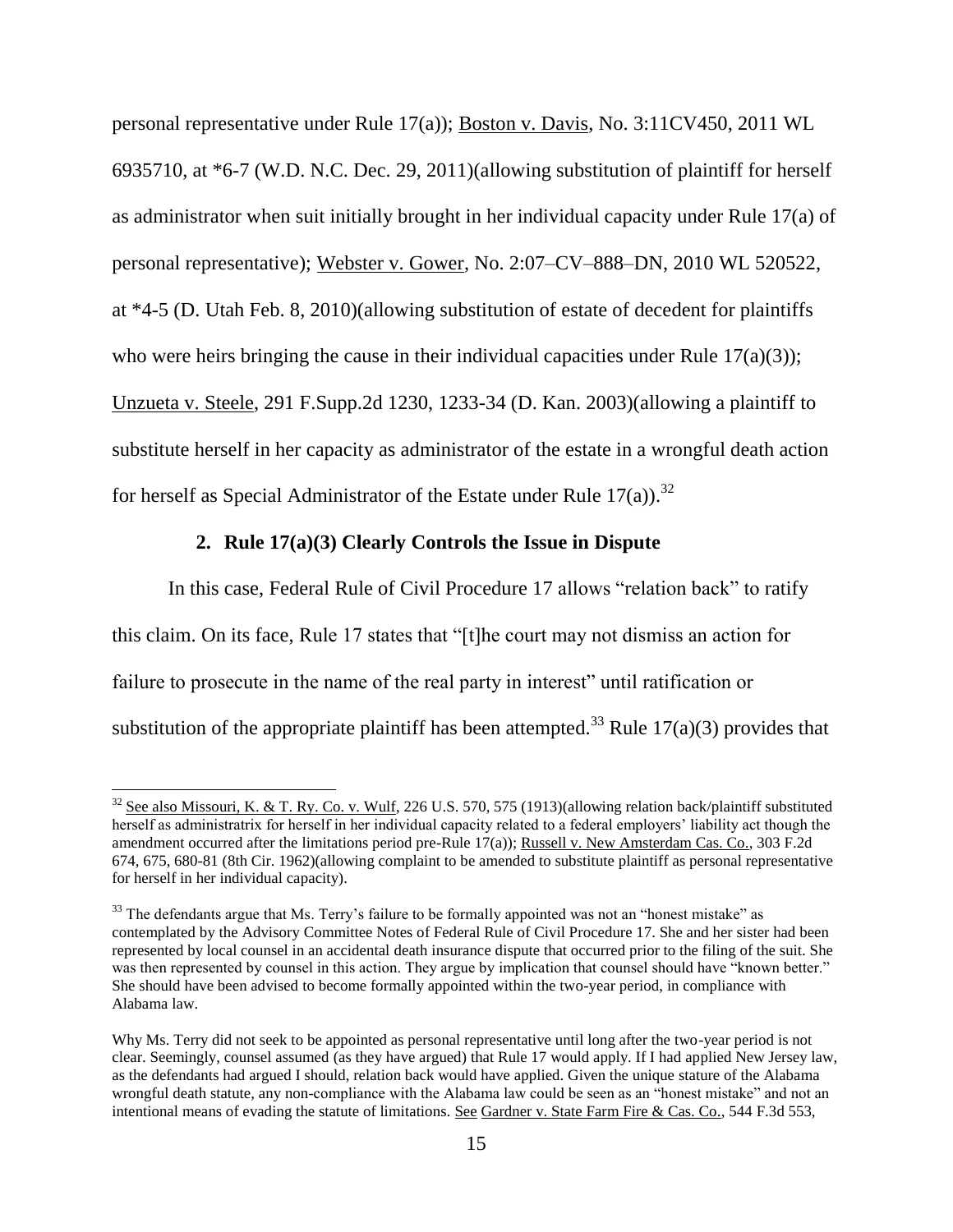relation back is required in all but limited circumstances.<sup>34</sup> See FED. R. CIV. P. 17,

Advisory Committee Notes (1966). Rule 17(a)(3) directly conflicts with Alabama law

563 (3d Cir. 2008)(quoting U.S. ex rel. Wulff v. CMA, Inc., 890 F.2d 1070, 1074 (9th Cir. 1989)); In re Enron Corp. Securities, Derivative & ERISA Litigation, 279 F.R.D. 395, 412 (S.D. Tex. 2011)(citing Wulff, 890 F.2d at 1075). It was not as if plaintiff's counsel filed this suit on her behalf, without her knowledge, and later sought her substitution after the statutory period had run. This scenario would seem to violate the principle behind Rule 17. See Brennan v. Smith's Estate, 301 F.Supp. 307, 309 (M.D. Pa. 1969)("The failure to designate the proper party was an excusable oversight."). I consider the mistake "honest" and "understandable," given the circumstances.

<sup>34</sup> The defendants argue that the plaintiff cannot relate back under Rule 17 because Ms. Terry must have had the legal right to sue under the Alabama Wrongful Death Act and must have had a legal existence as a prerequisite to invoke Rule 17(a)(3). The defendants cite In re Engle Cases, No. 3:09–cv–10000–J–32JBT, 2013 WL 8115442 (M.D. Fla. Jan. 22, 2013), to support this point. Engle involved personal injury actions for damages allegedly caused by smoking cigarettes. Id. at \*1. Plaintiffs' counsel had filed some of these suits on behalf of individuals who were purportedly living at the time of commencement. Id. More than four years later, plaintiffs' counsel conceded that these individuals were actually dead at the time of filing. Id. At that late date, plaintiffs' counsel attempted to both change the substantive claims in the action from personal injury to wrongful death and survival and to substitute the proper plaintiffs under Rule 17. Id. Counsel argued that this was a "pleading deficiency" rather than a jurisdictional defect. Id. The defendant cigarette companies moved to dismiss because the cases filed by the deceased plaintiffs were "legal nullities." Id. The court agreed and dismissed those suits because "a lawsuit filed in the name of a deceased individual is a nullity over which the Court has no jurisdiction." Id. at \*2. Engle made clear that its holding was based on that fact that the plaintiffs in that case had died before the lawsuits were filed in their names. Id. at \*3- 4.

The situation presented in Engle was the exact scenario to which Rule 17 should not apply. As the Advisory Committee's Notes to Rule 17 explain:

The provision should not be misunderstood or distorted. It is intended to prevent forfeiture when determination of the proper party to sue is difficult or when an understandable mistake has been made. It does not mean, for example, that, following an airplane crash in which all aboard were killed, an action may be filed in the name of John Doe (a fictitious person), as personal representative of Richard Roe (another fictitious person), in the hope that at a later time the attorney filing the action may substitute the real name of the real personal representative of a real victim, and have the benefit of suspension of the limitation period. It does not even mean, when an action is filed by the personal representative of John Smith, of Buffalo, in the good faith belief that he was aboard the flight, that upon discovery that Smith is alive and well, having missed the fatal flight, the representative of James Brown, of San Francisco, an actual victim, can be substituted to take advantage of the suspension of the limitation period.

FED. R. CIV. P. 17, Advisory Committee Notes (1966).

 $\overline{\phantom{a}}$ 

The Eleventh Circuit affirmed Engle, explaining that:

Rule 17 was not promulgated to allow lawyers to file placeholder actions ([plaintiffs' counsel] called them "protective filings") to keep a limitations period open while they investigate their claims and track down the proper parties. If we were to adopt the approach plaintiffs' counsel propose—and thus compel courts to allow substitution any time the real plaintiff is waiting in the wings-we would read this limitation out of existence and enable, in fact encourage, lawyers to file complaints without proper authorization or investigation. Such a result would run counter not only to the policy underpinnings of Rule 17, but also those of Rule 11 and would, in a very real sense, obstruct the district courts' ability to administer justice to litigants waiting for their cases to be heard.

In re Engle Cases, 767 F.3d 1082, 1113-14 (11th Cir. 2014). That is not our case. Engle is distinguishable.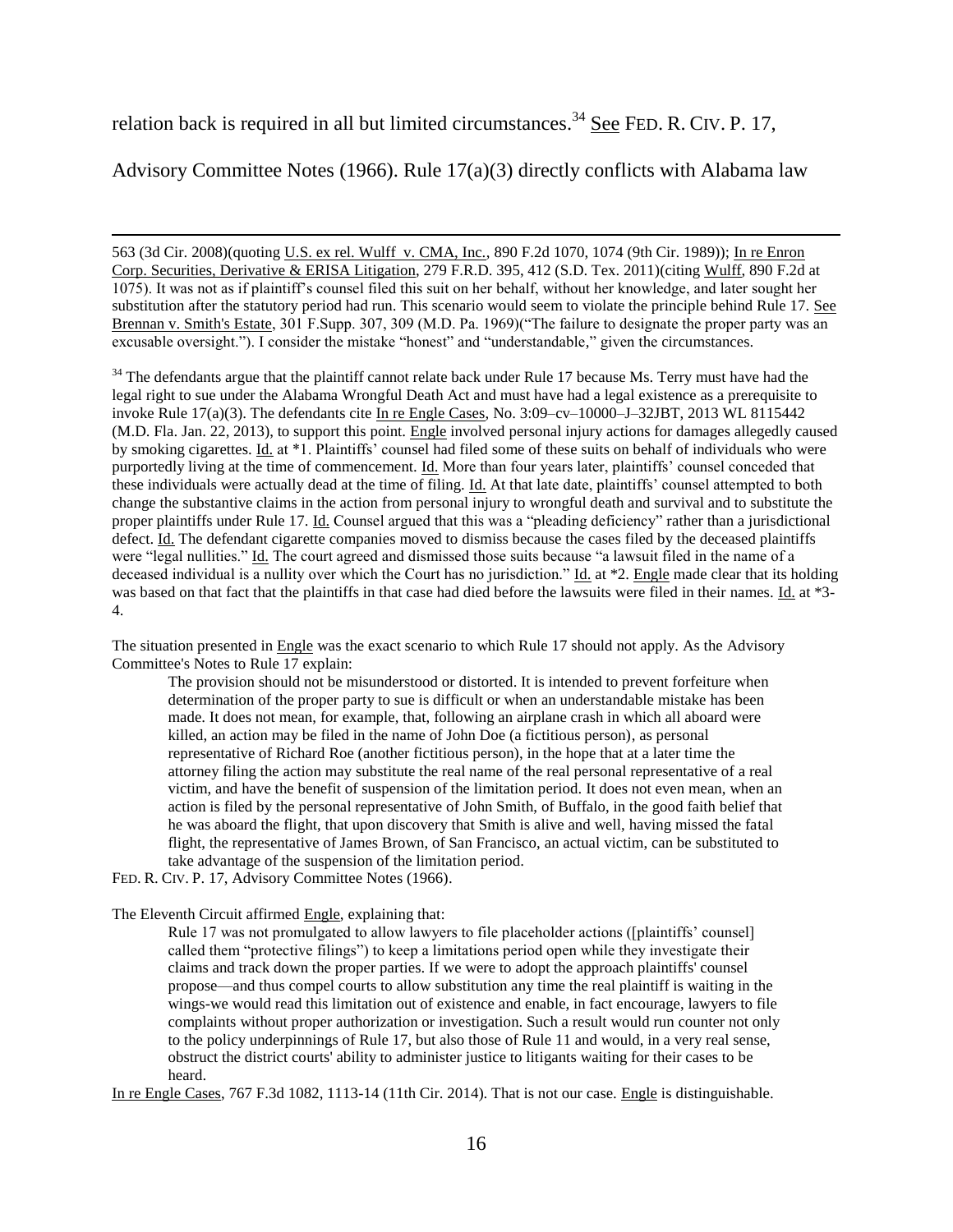which does not permit relation back in this instance. <u>See, e.g</u>, Wood v. Wayman, 47 So.3d 1212, 1217 (Ala. 2010)("Because an action brought under the wrongful-death statute is not brought on behalf of the estate, and because the estate gains no benefit from even a successful wrongful-death action, the relation-back provision in § 43–2–831 does not apply to a wrongful-death action brought under § 6–5–410."); Ogle v. Gordon, 706 So. 2d 707, 711 (Ala. 1997)(overruling Strickland v. Mobile Towing & Wrecking Co., 293 Ala. 348, 303 So.2d 98 (1974)).

As the Third Circuit has explained, "[u]nder Hanna v. Plumer, 380 U.S. 460, 85 S.Ct. 1136, 14 L.Ed.2d 8 (1965), the question of relation back is procedural and therefore properly analyzed according to federal practice. 3 J. Moore, supra, ¶ 15.15[2]." Nelson v. County of Allegheny, 60 F.3d 1010, 1014 n. 5 (3d Cir. 1995).<sup>35</sup> The scope of Federal Rule 17(a)(3) is broad enough to control this dispute. See Esposito v. United States, 368 F.3d 1271, 1278 (10th Cir. 2004)("Rule 17(a) is designed to prevent forfeitures, and as such must be given broad application.").<sup>36</sup> Because the Federal Rules provide a solution

 $35$  See Nuveen Mun. Trust ex rel. Nuveen High Yield Mun. Bond Fund, 692 F.3d 283, 303 (3d Cir. 2012)("[In Shady Grove] a plurality of the Court stated that the 'collision' inquiry does not depend on 'the substantive or procedural nature or purpose of the affected state law,' but rather 'substantive or procedural nature of the Federal Rule.'" (citing Shady Grove Orthopedic Associates, P.A. v. Allstate Ins. Co., 559 U.S. 393, 409-10 (2010)(Scalia, J.)(plurality opinion)). See also Gregg v. Kane, No. CIV.A. 95–4630, 1996 WL 606326, at \*2 n. 3 (E.D. Pa. Oct. 18, 1996)("[R]elation back is a procedural matter, and thus governed by federal and not state practice.")(citing Loudenslager); Burton v. Nippon Yusen Kaisha (N.Y.K. Line), Civ. A. No. 89–6297, 1989 WL 140468, at \*1 (E.D. Pa. Nov. 17, 1989)("The rule in this Circuit is that, even in diversity cases, the question whether an amendment relates back is one of federal law.")(citing Loudenslager); Macario v. United Technologies Corp., CIV. A. Nos. 86– 4951, 86–5457, 86–5458, 87–0468 and 87–0490, 1988 WL 50340, at \*1 (E.D. Pa. May 18, 1988)(same); Patraka v. Armco Steel Co., 495 F.Supp. 1013, 1016 (M.D. Pa. 1980)(allowing relation back though state law would time bar the claim); Roesberg v. Johns-Manville Corp., 89 F.R.D. 63, 66-68 (E.D. Pa. 1981)("The question properly may be considered one of federal practice and policy under Rule 15 and state law does not control.")(discussing Hanna, Erie, and Loudenslager); Curry v. Johns–Manville Corp., 93 F.R.D. 623, 625 n. 3 (E.D. Pa. 1982).

<sup>&</sup>lt;sup>36</sup> See also Shady Grove, 559 U.S. at 421 (2010)(Stevens, J., concurring)("The court must first determine whether the scope of the federal rule is 'sufficiently broad' to 'control the issue' before the court, 'thereby leaving no room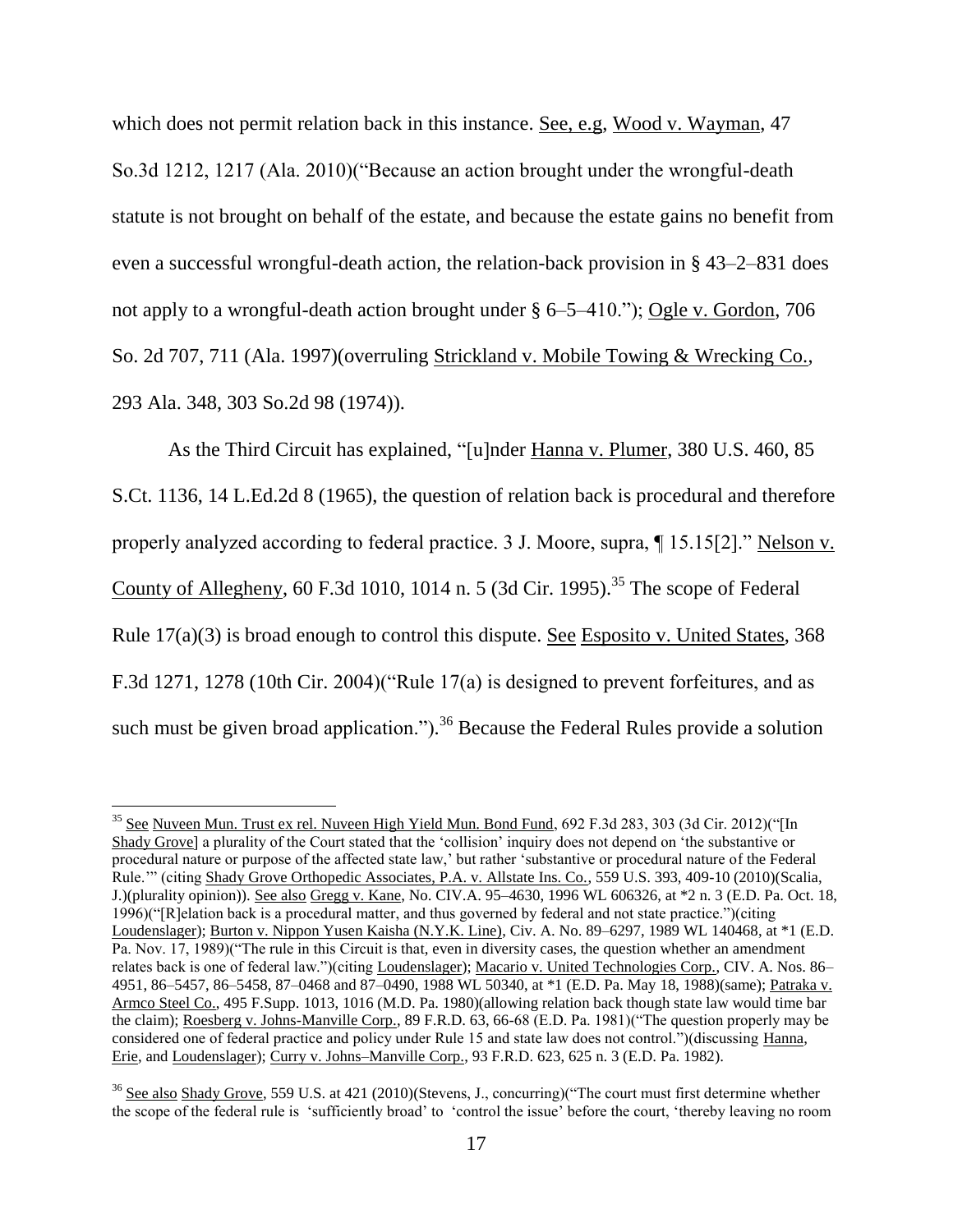to the question in dispute, there is no need to determine if the plaintiff's ability to "relate back" falls under Erie. See Hanna v. Plumer, 380 U.S. 460, 469-71 (1965); Shady Grove Orthopedic Associates, P.A. v. Allstate Ins. Co., 559 U.S. 393, 398 (2010) (majority).<sup>37</sup>

## **E. Step Two: Rule 17(a)(3) is Valid under the Rules Enabling Act**

Unfortunately, the analysis does not end there. While Hanna was clear that a federal rule on point would apply, the Court created a caveat: a rule would not apply if its promulgation exceeded its authority under the Rules Enabling Act. Hanna, 380 U.S. at 471. As the defendants argue, the Rules Enabling Act does not permit federal rules to "abridge, enlarge or modify any substantive right." 28 U.S.C. § 2072. According to the defendants, "relation back" would alter the plaintiff's rights under the Alabama wrongful death statute in this instance, thereby violating the Rules Enabling Act.<sup>38</sup>

for the operation' of seemingly conflicting state law.'" (citing Burlington Northern R. Co. v. Woods, 480 U.S. 1, 4-5 (1987); Walker v. Armco Steel Corp., 446 U.S. 740, 749-50 (1980)).

<sup>&</sup>lt;sup>37</sup> See also Loudenslager v. Teeple, 466 F.2d 249, 250 (3d Cir. 1972)(explaining that the district court erred in using Erie to prevent an amendment to change a party defendant because Rule 15, not state law, was controlling on whether relation back was permitted after the statute of limitations had run); Hayes v. Federal Bureau of Prisons, No. 03-1219, 82 Fed.Appx. 769, 771 (3d Cir. Dec. 17, 2003)("When reviewing a diversity case involving Rule 15, we apply federal law.")(citing Loudenslager, 466 F.2d at 250).

<sup>&</sup>lt;sup>38</sup> While the analysis of when a federal rule might alter a substantive right was called into question by the splintered opinion of Shady Grove, the majority of the justices agreed that the way to determine if the Rules Enabling Act was violated by a federal rule was to first apply the Hanna test and then to analyze the federal rule under the Rules Enabling Act. See Shady Grove, 559 U.S. at 410-11 (Scalia, J.)(plurality of four justices)("A few words in response to the concurrence. We understand it to accept the framework we apply—which requires first, determining whether the federal and state rules can be reconciled (because they answer different questions), and second, if they cannot, determining whether the Federal Rule runs afoul of § 2072(b). Post at 1450–1452 (STEVENS, J., concurring in part and concurring in judgment)") and id. at 421 (Stevens, J., concurring)("When both a federal rule and a state law appear to govern a question before a federal court sitting in diversity, our precedents have set out a two-step framework for federal courts to negotiate this thorny area."). The two diverge on what analysis is required under the Rules Enabling Act for the second step. See id. at 424-28 (Stevens, J. concurring).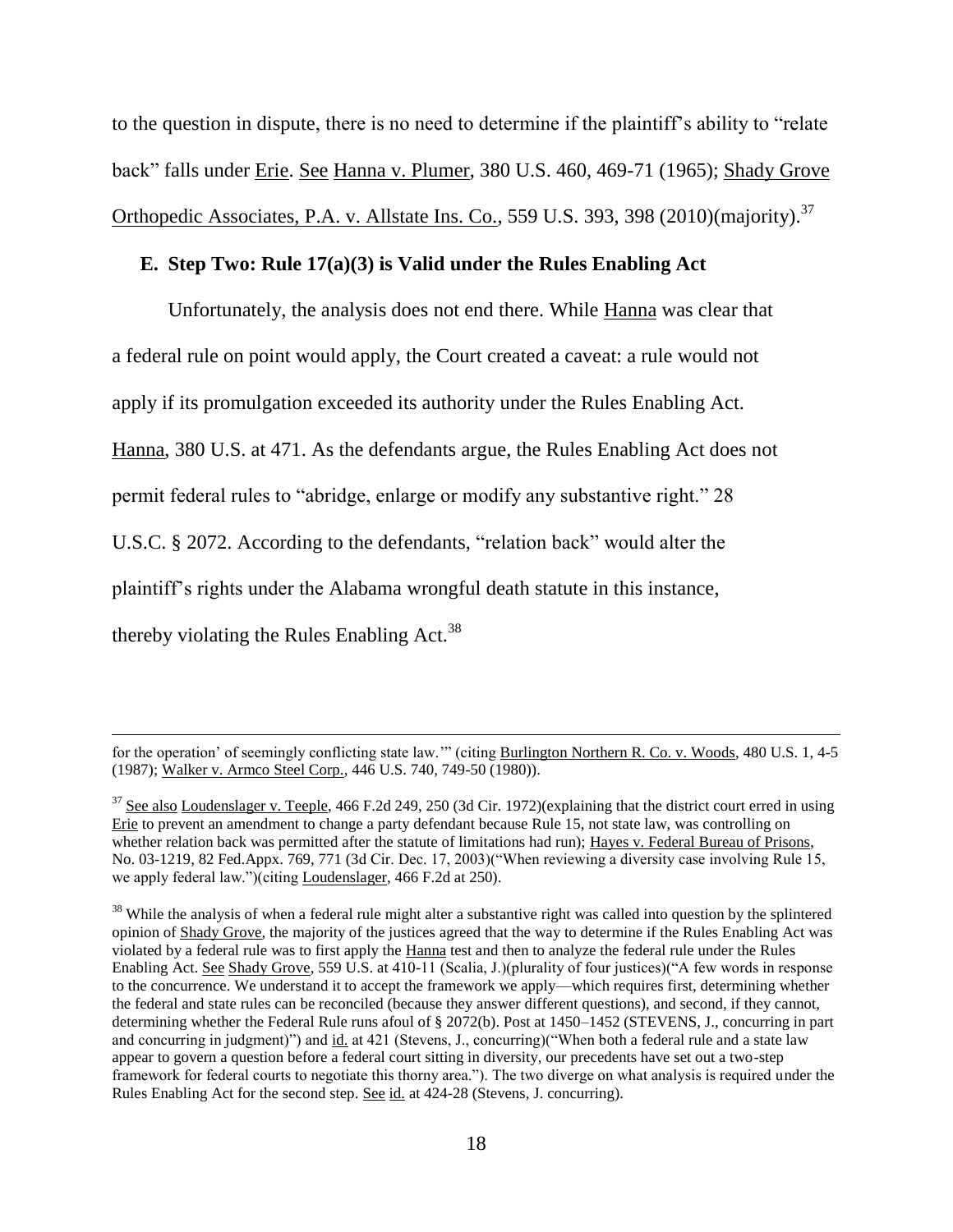Hanna did not explain when a federal rule might be considered invalid as altering a substantive right.<sup>39</sup> The Court simply reiterated an earlier holding: "[t]he test must be whether a rule really regulates procedure,—the judicial process for enforcing rights and duties recognized by substantive law and for justly administering remedy and redress for disregard or infraction of them." Hanna, 380 U.S. at 464 (quoting Sibbach v. Wilson & Co., 312 U.S. 1, 14 (1941)).

## **1. Shady Grove Orthopedic Associates, P.A. v. Allstate Ins. Co.**

The question of when a federal rule might alter a substantive right was revisited by the Supreme Court recently. In Shady Grove Orthopedic Associates, P.A. v. Allstate Ins. Co., 559 U.S. 393, 398 (2010), the Supreme Court reaffirmed Hanna's main tenet: a Federal Rule of Civil Procedure covering a dispute governs, notwithstanding a contrary state law. "We do not wade into Erie's murky waters unless the federal rule is inapplicable or invalid." Id. (citing Hanna, 380 U.S. at 469–471)(majority opinion). However, a majority of the Justices could not agree on what the second step of the analysis involved.

<sup>&</sup>lt;sup>39</sup> The defendants offer no caselaw showing that Rule 17(a)(3) is invalid *per se*. I have found none as well. See Shady Grove Orthopedic Associates, P.A. v. Allstate Ins. Co., 559 U.S. 393, 407 (2010)(Scalia, J.)(plurality opinion)("Applying that test, we have rejected every statutory challenge to a Federal Rule that has come before us."). Hanna, itself, affords the Federal Rules a prima facie judgment of validity. See Hanna, 380 U.S. at 471("When a situation is covered by one of the Federal Rules, the question facing the court is a far cry from the typical, relatively unguided Erie Choice: the court has been instructed to apply the Federal Rule, and can refuse to do so only if the Advisory Committee, this Court, and Congress erred in their *prima facie judgment* that the Rule in question transgresses neither the terms of the Enabling Act nor constitutional restrictions." (emphasis added)). See also Laura E. Little, Out of Woods and Into the Rules: The Relationship Between State Foreign Corporation Door-Closing Statutes and Federal Rule of Civil Procedure 17(b), 72 VA. L. REV. 767, 804 (May 1986)("[T]here is a generally acknowledged presumption that the process of approval of a Federal Rule of Civil Procedure by the Advisory Committee, the Judicial Conference, the Supreme Court, and Congress affords the Rule prima facie validity under the Rules Enabling Act.").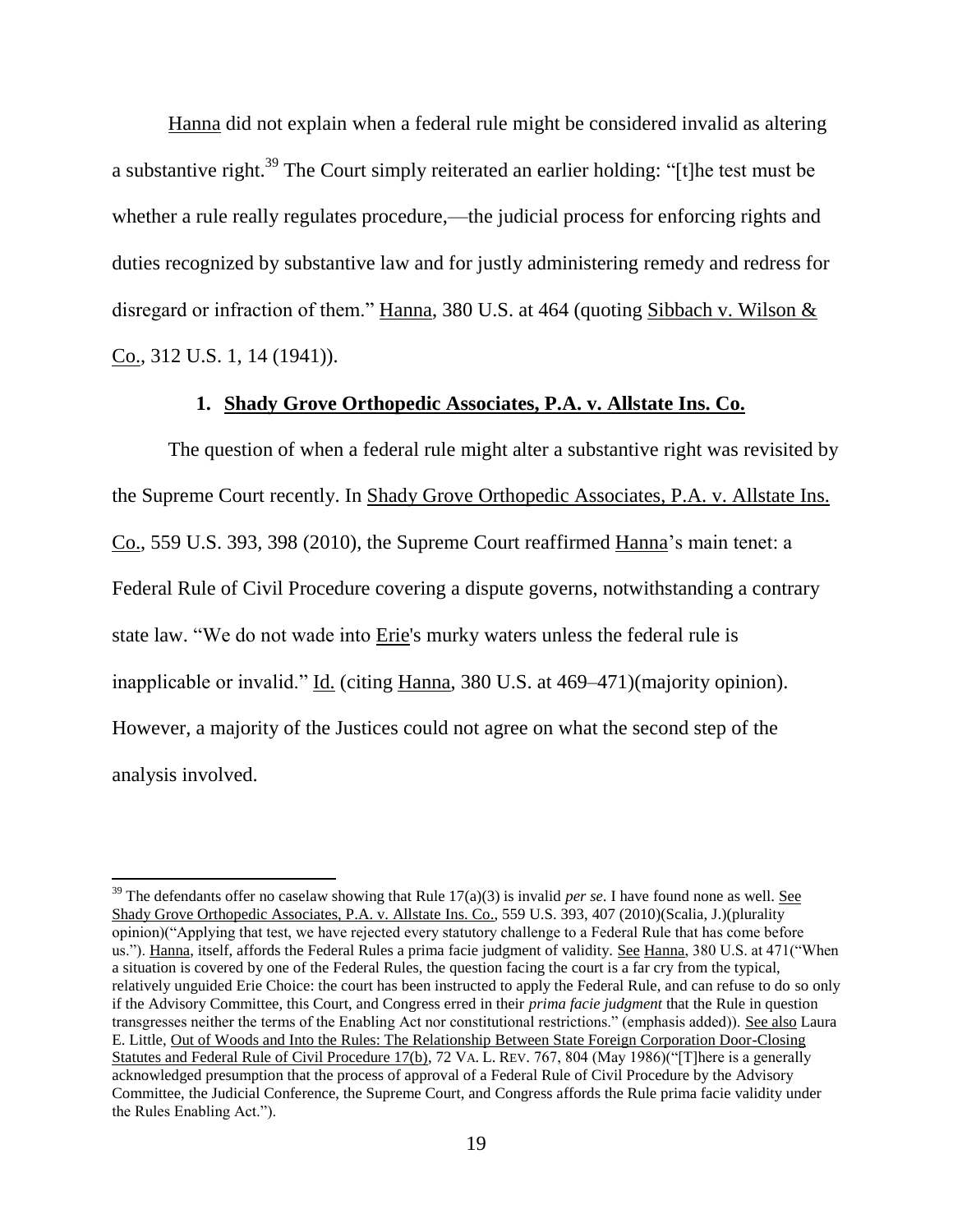Justice Scalia, writing for the plurality, explained that the Sibbach test "is not whether the rule affects a litigant's substantive rights; most procedural rules do." Id. at 407 (Scalia, J.)(plurality opinion)(Section II B)(citing Mississippi Publishing Corp. v. Murphree, 326 U.S. 438 (1946)). "What matters is what the rule itself regulates: If it governs only 'the manner and the means' by which the litigants' rights are 'enforced,' it is valid; if it alters 'the rules of decision by which [the] court will adjudicate [those] rights,' it is not." Id. (quoting Mississippi Publishing,  $326$  U.S. at 446).<sup>40</sup>

In Interfaith Community Organization v. Honeywell Intern., Inc., 726 F.3d 403 (3d Cir. 2013), the Third Circuit adopted this language in determining whether an application of a Federal Rule violated the Rules Enabling Act.<sup>41</sup> Id. at 406, 409 (quoting Shady Grove Orthopedic Associates, P.A. v. Allstate Ins. Co., 559 U.S. 393, 407 (2010)(Scalia, J.)(plurality opinion))(finding that Rule 68 did not violate the Rules Enabling Act, when applied to rights under a federal environmental statute). As both the Third Circuit and the Shady Grove plurality explained, "it is not the substantive or procedural nature or purpose of the affected state law that matters…but the substantive or

 $40$  Justice Stevens in a concurrence laid out a different analysis for Step Two. The remaining Justices dissented based on the decision at Step One and did not speak to what was required under Step Two. See Shady Grove, 559 U.S. at 436 (Ginsburg, J., dissenting).

 $41$  The Second Circuit has also adopted the Justice Scalia's plurality language for the analysis under Step Two. See Federal Treasury Enterprise Sojuzplodoimport v. SPI Spirits Ltd., 726 F.3d 62, 83 (2d Cir. 2013). Using Justice Scalia's "test," the Second Circuit considered whether Rule 17(a) violated the Rules Enabling Act under the Lanham Act. Id. at 66, 82-84. In that case, an assignment was the plaintiff's basis for standing to sue. Id. at 68-70. The defendant challenged this substitution of the plaintiff for the real party in interest as being beyond the scope of Rule 17. Id. at 70-71. The Second Circuit agreed and found that Rule 17(a) enlarged the plaintiff's standing such that its application would "extend the entitlement to sue to a new party that is otherwise unauthorized under the statute at issue to bring suit." Id. at 83-84. The facts of that case are distinguishable from this one. Here, there has been no assignment and the challenge is not one of standing but of capacity to sue.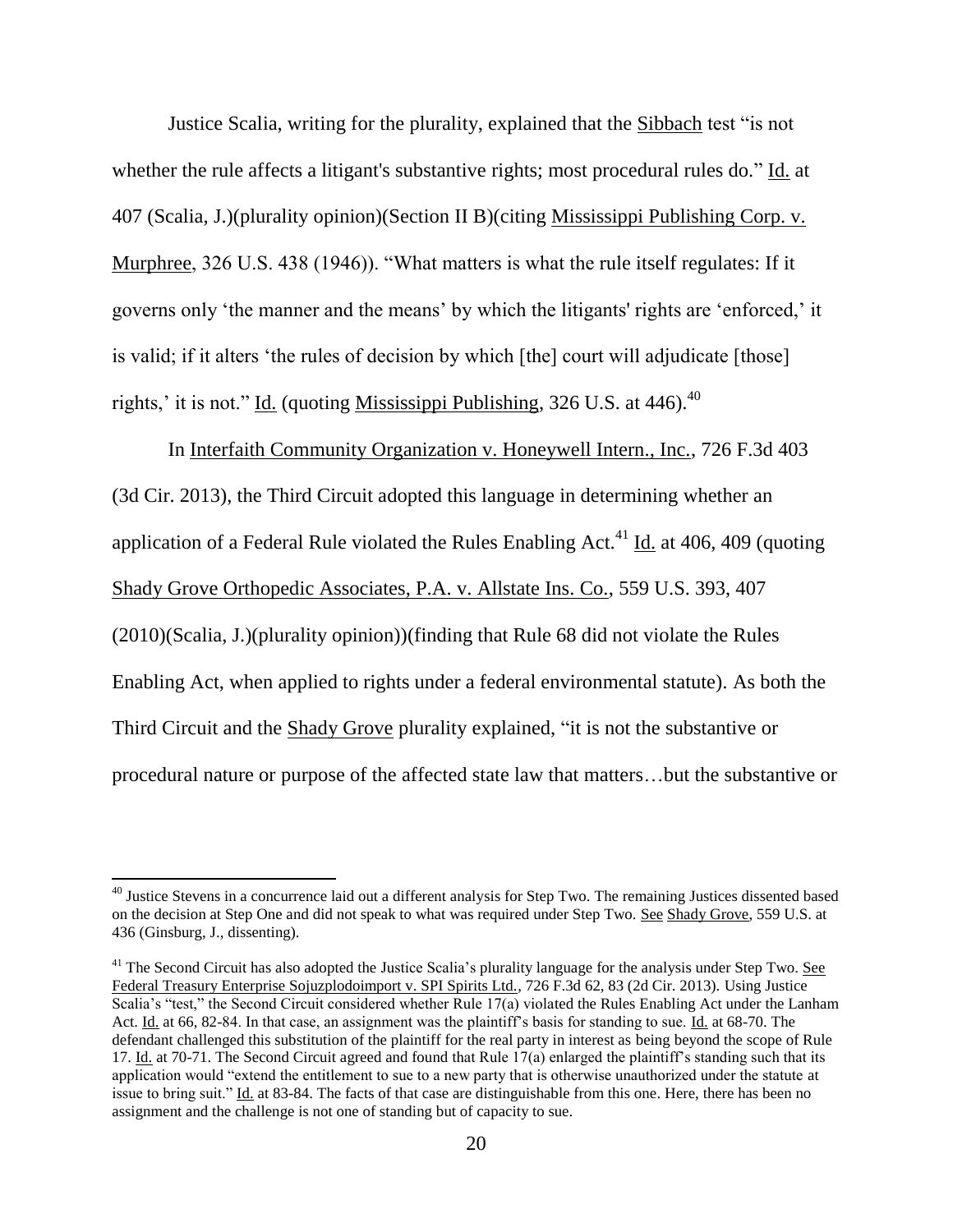procedural nature of the Federal Rule.'" Knepper v. Rite Aid Corp., 675 F.3d 249, 264-65 (3d Cir. 2012)(quoting Shady Grove, 559 U.S. at 409-10 (Scalia, J.)(plurality)).

## **2. Substantive v. Procedural Nature of Rule 17**

 $\overline{a}$ 

The defendants argue that the limitations period is a "substantive" element of the Alabama wrongful death claim which cannot be superseded by Rule 17(a)(3). Limitations periods are typically considered substantive. See, e.g., Ciccarelli v. Carey Canadian Mines, Ltd., 757 F.2d 548, 552 (3d Cir. 1985)("[S]tatutes of limitations are considered substantive [law]."). Nonetheless, courts often find that the use of "relation back" does not alter this "substantive right." See, e.g., Fortunato v. Handler, 969 F.Supp. 963, 966-68 (W.D. Pa. 1996)(allowing relation back under Federal Rule of Civil Procedure 17 though the state law would not allow it)(citing Hess, Hanna, and Levinson).<sup>42</sup> These courts

 $^{42}$ See also Wadsworth v. U.S. Postal Service, 511 F.2d 64, 66 (7th Cir. 1975)("The time bar is jurisdictional, but the jurisdictional requirement was satisfied by the timely filing of suit for the full amount of the claim, and jurisdiction is not disturbed by an amendment correcting parties."); Darmanchev v. Roystshteyn, 234 F.R.D. 78, 82 (E.D. Pa. 2005)(Stengel, J.)("If this case had been brought in state court, it would have been considered *void ab initio*. Dismissal would have been its only option and filing a new cause of action would have been time-barred by the statute of limitations. However, because the Federal Rules of Civil Procedure provide for liberal allowance to amend pleadings, including the naming of new parties, and the relation back of amendments under certain circumstances, this case can be allowed to continue through the judicial process."); Patraka v. Armco Steel Co., 495 F.Supp. 1013, 1016 (M.D. Pa. 1980)(allowing relation back though state law would time bar the claim); Brennan v. Smith's Estate, 301 F.Supp. 307, 309 (M.D. Pa. 1969)(allowing relation back under the federal rules on Pennsylvania wrongful death and survival claims though the statute of limitation had run before the plaintiff had not been formally pointed administratrix of the estate before the statute of limitations had running)(citing Crowder); Loudenslager v. Teeple, 466 F.2d 249, 250 (3d Cir. 1972)(explaining that the district court erred in using Erie to prevent an amendment to change a party defendant because Rule 15, not state law, was controlling on whether relation back was permitted after the statute of limitations had run); Hoskinson v. High Gear Repair, Inc., No. 11–1190–JTM–DJW, 2013 WL 4028804, at \*8 (D. Kan. Aug. 7, 2013)(allowing appointment of personal representative done after the statute of limitations to relate back to the commencement of the suit under Fed. R. Civ. P. 17(a)(3) in Kansas survival action); Brohan v. Volkswagen Mfg. Corp. of America, 97 F.R.D. 46, 48-49 (E.D.N.Y.1983)(allowing relation back though plaintiff had been appointed personal representative after statute of limitations had expired).

But see Hassanati v. International Lease Finance Corp., 51 F.Supp.3d 887, 902-03 (C.D. Cal. 2014)("Courts have declined to apply Rule 17(a) in [Death on the High Seas Act] actions where plaintiffs filed suit within the statute of limitations alleging that they were the personal representatives of a decedent's estate, but did not obtain appointment until after the statute of limitations had expired...Other courts, by contrast, have permitted DOHSA actions to proceed where the plaintiff filed suit when not yet appointed personal representative, and secured appointment only after the statute of limitations had expired.") and at 909 (not allowing relation back because no appointment as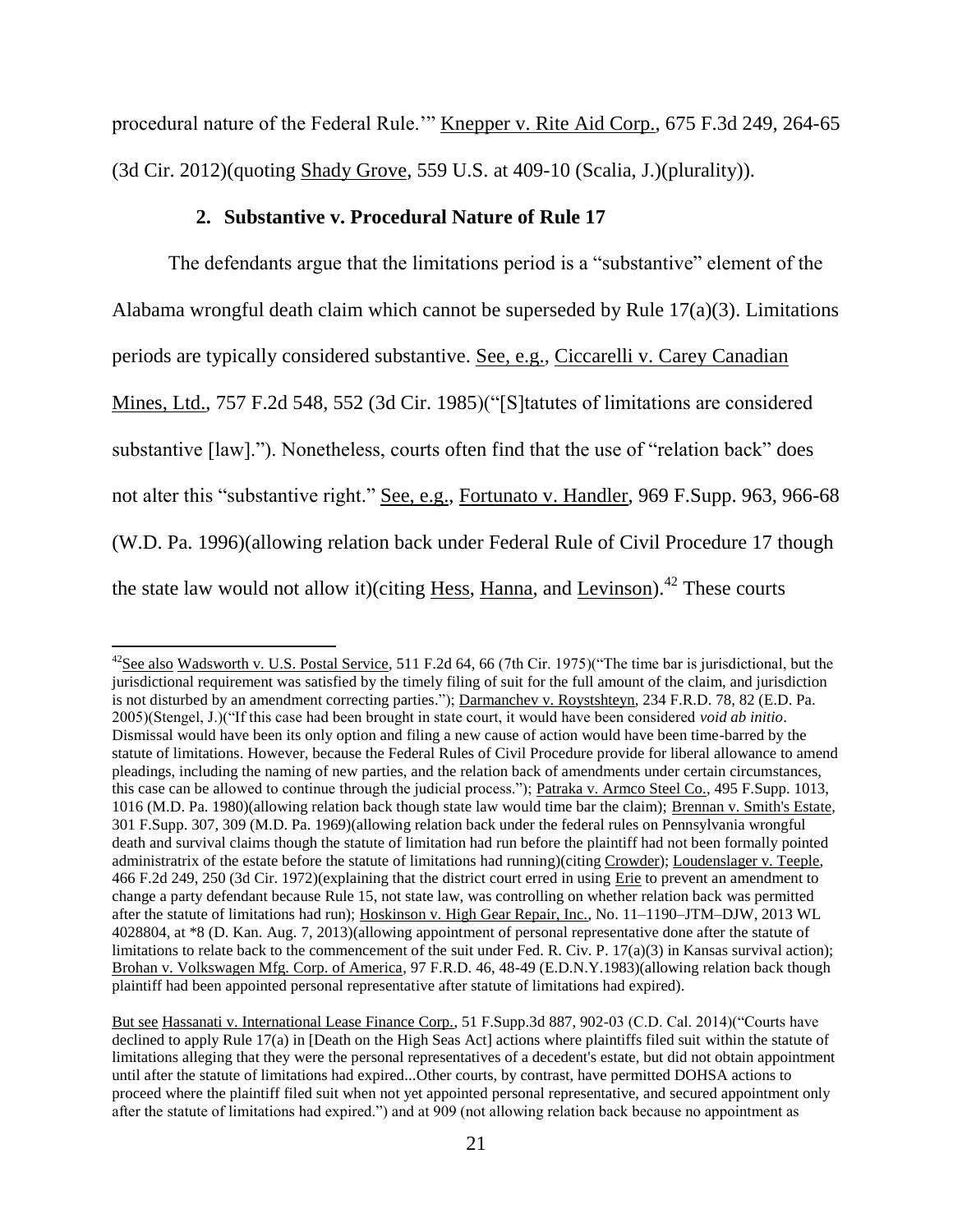recognize that the principles underlying the Federal Rules and those espoused in Supreme Court precedent warrant ratification of claims.

In Hess v. Eddy, the Eleventh Circuit was faced with the same dilemma: whether relation back would permit ratification of an Alabama wrongful death claim brought under  $\S$  1983 after the limitations period had run. 689 F.2d 977, 979 (11<sup>th</sup> Cir. 1982), *cert. denied*, 462 U.S. 1118 (1982). The district court dismissed the plaintiff's action because she had not been appointed administratrix of her husband's estate until after the two-year limitations period on the Alabama wrongful death statute expired. Id. Relying on Alabama state law which rejects the "relation back" doctrine in wrongful death actions, the district court did not allow it and dismissed the case. Id. at 979-80. The Eleventh Circuit found this to be in error and reversed.<sup>43</sup> Id. at 979-80.

The Eleventh Circuit found that Rule 17(a) applied, even though state law did not allow relation back. Id. at 981. Hess relied on the "clear language" of Rule 17 and the federal policy to allow actions to be adjudicated on their merits not on procedural technicalities. Id. (quoting Surowitz v. Hilton Hotels Corp., 383 U.S. 363, 373 (1966)).

In Crowder v. Gordons Transports, Inc., 387 F.2d 413 (8th Cir. 1967), the Eighth Circuit also reversed a decision by the district court dismissing a wrongful death claim brought under Missouri state law. 387 F.2d 413, 414 (8th Cir. 1967).

personal representatives before statute of limitations ran); In re Enron Corp. Securities, Derivative & ERISA Litigation, 279 F.R.D. 395, 412 (S.D. Tex. 2011)(denying motion to allow relation back under Rule 17).

 $^{43}$  But see Wright v. Woodley Manor Nursing Home, No. 2:06-CV-1041-WKW, 2007 WL 841614, at  $*4$  (M.D. Ala.) Mar. 19, 2007)(dismissing wrongful death claim for failure to state a claim because plaintiff had not been appointed administrator and therefore was unable to bring the claim under Alabama statute)(relying on Alabama state law with no analysis under Hanna or other Supreme Court precedent).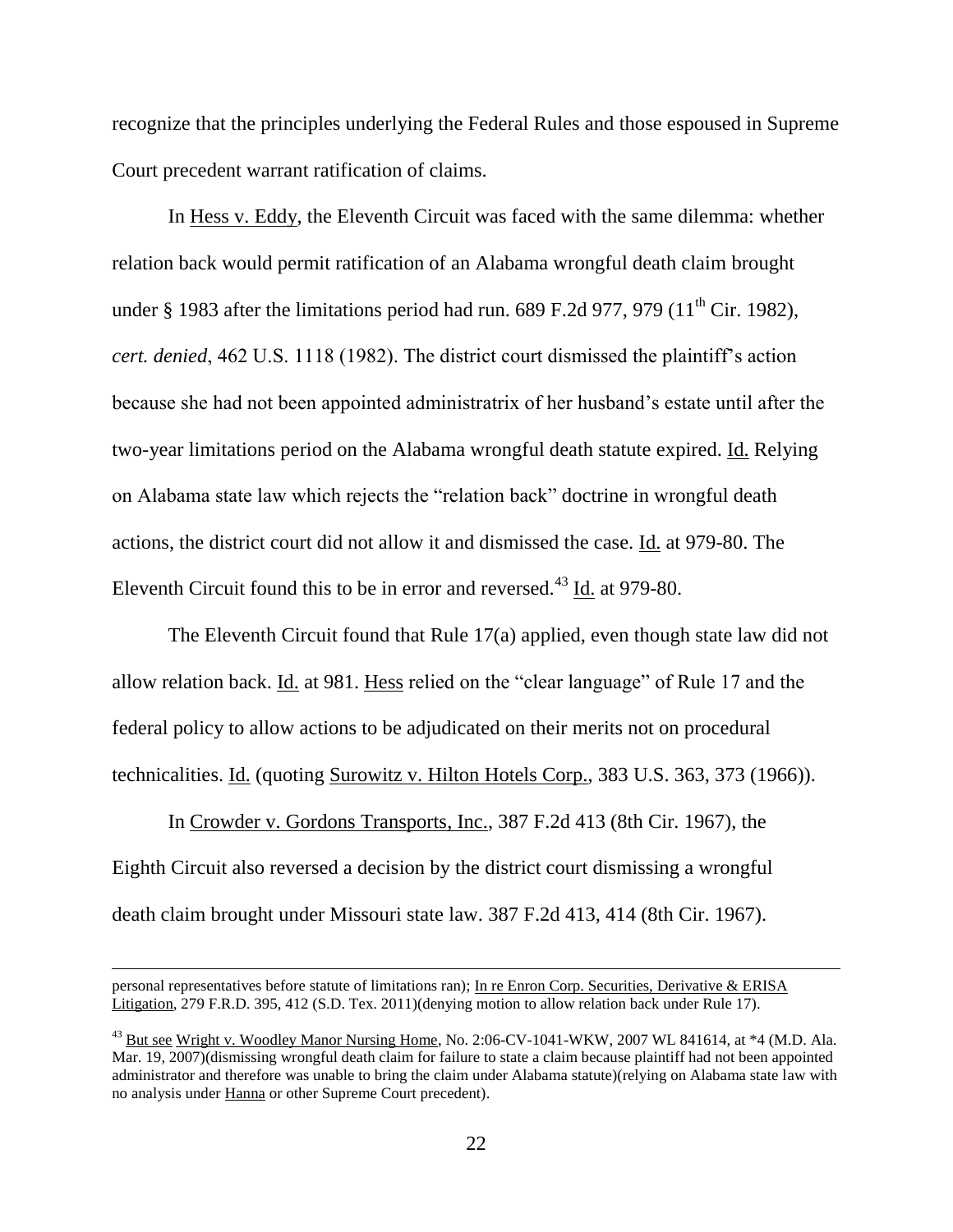Like Alabama, Missouri law also required a claim be brought by a decedent's representative within a set time frame. Id. The district court dismissed the claim because "the cause of action asserted by the plaintiff in the Amended Complaint is barred by the statute of limitations which is a part of the statute creating the right of action..." 387 F.2d 413, 414 (8th Cir. 1967). Recognizing that "the issue of relation back is one of procedure and is controlled by the Federal Rules of Civil Procedure" under Hanna, the Eighth Circuit held that the Federal Rules controlled and the amendment was permissible under the "relation back" doctrine.<sup>44</sup> Id. at 419. Crowder too pointed to the federal policy that adjudication on the merits should not trump technical mistakes. Id. at 418 (quoting Surowitz v. Hilton Hotels Corp., 383 U.S. 363, 373 (1966)).

# **3. Application of Shady Grove to This Case**

Levinson recognized that the "peculiarities" of state law should not "imprison" a federal court when it is clear the plaintiff has a valid claim but for the procedural defect. Levinson, 345 U.S. at 650-51. Rule 17(a)(3) was an outgrowth of this decision. See FED. R. CIV. P. 17, Advisory Committee Notes (1966). "[T]he forms and mode of enforcing the right may at times, naturally enough, vary because the two judicial systems are not identic." Hanna, 380 U.S. at 473 (quoting Guaranty Trust, 326 U.S. 99, 108 (1945))(quotation marks omitted). But, as Hanna stressed, "[o]ne of the shaping purposes of the Federal Rules is to bring about uniformity in the federal courts by getting

 $44$  Crowder relied on both Rules 17 and 15 in making its decision. 387 F.2d at 418-19.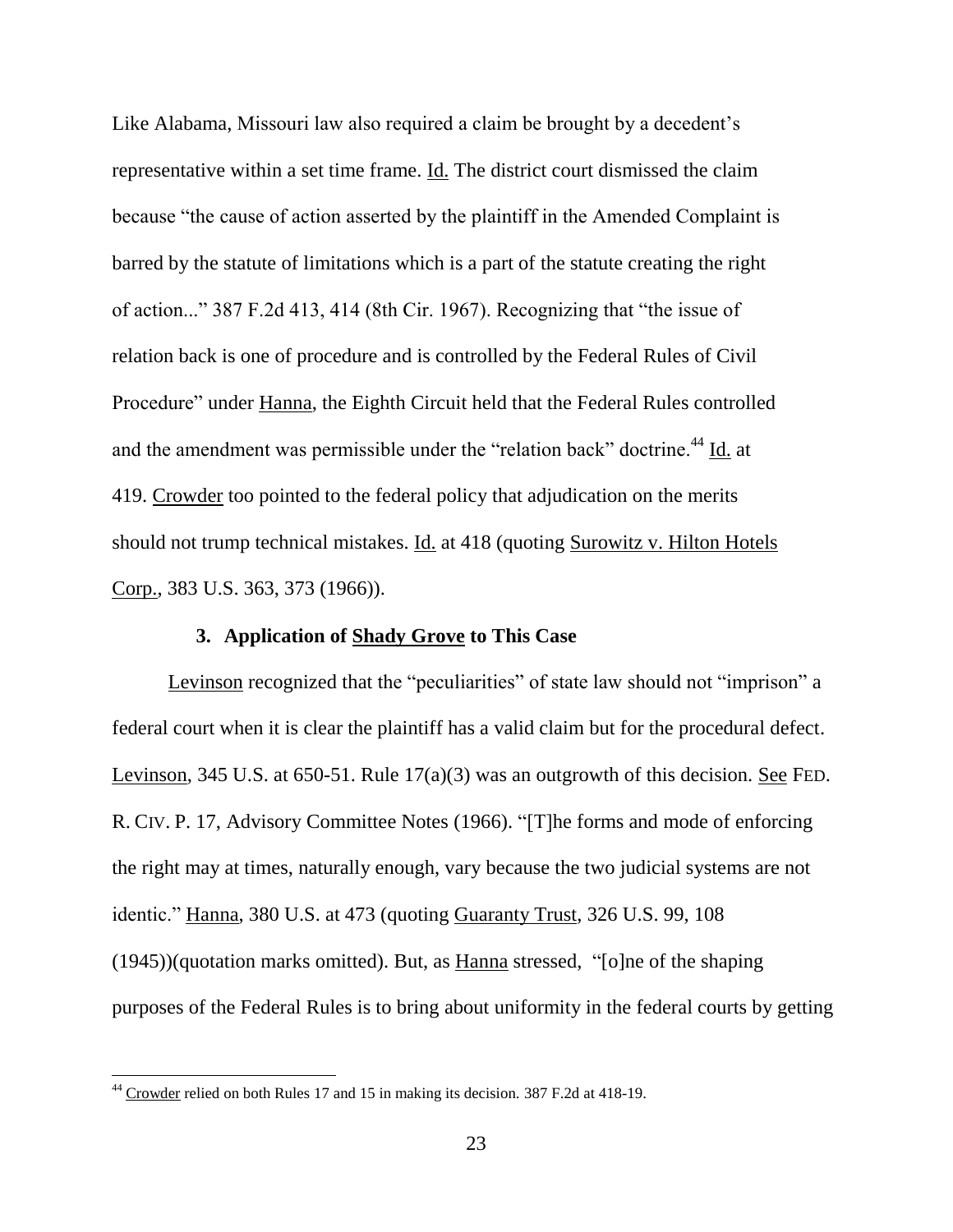away from local rules."<sup>45</sup> Hanna, 380 U.S. at 472. In light of this precedent, I find Rule 17 in this instance is in line with the terms of the Rules Enabling Act and relevant constitutional considerations. See id. at 471.

Under Justice Scalia's Shady Grove framework (which has been adopted in this Circuit), Rule 17(a)(3) would not alter a substantive right under Alabama's wrongful death statute. "[I]t is not the substantive or procedural nature or purpose of the affected state law that matters, but the substantive or procedural nature of the Federal Rule." See Shady Grove Orthopedic Associates, P.A. v. Allstate Ins. Co., 559 U.S. 393, 410 (2010)(Scalia, J.)(plurality opinion). "Relation back" under Rule 17 is typically seen as procedural. See, e.g., Nelson v. County of Allegheny, 60 F.3d 1010, 1014 n. 5 (3d Cir. 1995)("Under Hanna v. Plumer, 380 U.S. 460, 85 S.Ct. 1136, 14 L.Ed.2d 8 (1965), the question of relation back is procedural and therefore properly analyzed according to federal practice. 3 J. Moore, supra, ¶ 15.15[2]."); Gregg v. Kane, No. CIV.A. 95–4630, 1996 WL 606326, at \*2 n. 3 (E.D. Pa. Oct. 18, 1996)("[R]elation back is a procedural matter, and thus governed by federal and not state practice.")(citing Loudenslager); Burton v. Nippon Yusen Kaisha (N.Y.K. Line), Civ. A. No. 89–6297, 1989 WL 140468,

 $45$  Especially in this context of an MDL, the uniform application of federal rules is necessary. As the plaintiff points out, the question of which state's law would be applied to the wrongful death claim (Alabama or New Jersey) was a disputed one until I rendered my choice-of-law decision in May. If I had applied New Jersey law instead, as the state court judge in New Jersey had in a similar case, relation back would have been permitted. To allow one plaintiff's claims to stand while another's are dismissed based simply on the court's analysis of this "choice" could produce arbitrary and varied results across the MDL.

This is not to say that relation back should apply in every situation in which the plaintiff has failed to comply with procedural requirements after the statutory period. See 6A Charles Alan Wright, Arthur R. Miller, & Mary Kay Kane, Federal Practice And Procedure: Civil 3D § 1555 (2013)("A literal interpretation of Rule 17(a)(3) would make it applicable to every case in which an inappropriate plaintiff has been named."). However, instances such as this warrant application of the Rule. See id. ("However, the rule should be applied only to cases in which substitution of the real party in interest is necessary to avoid injustice.").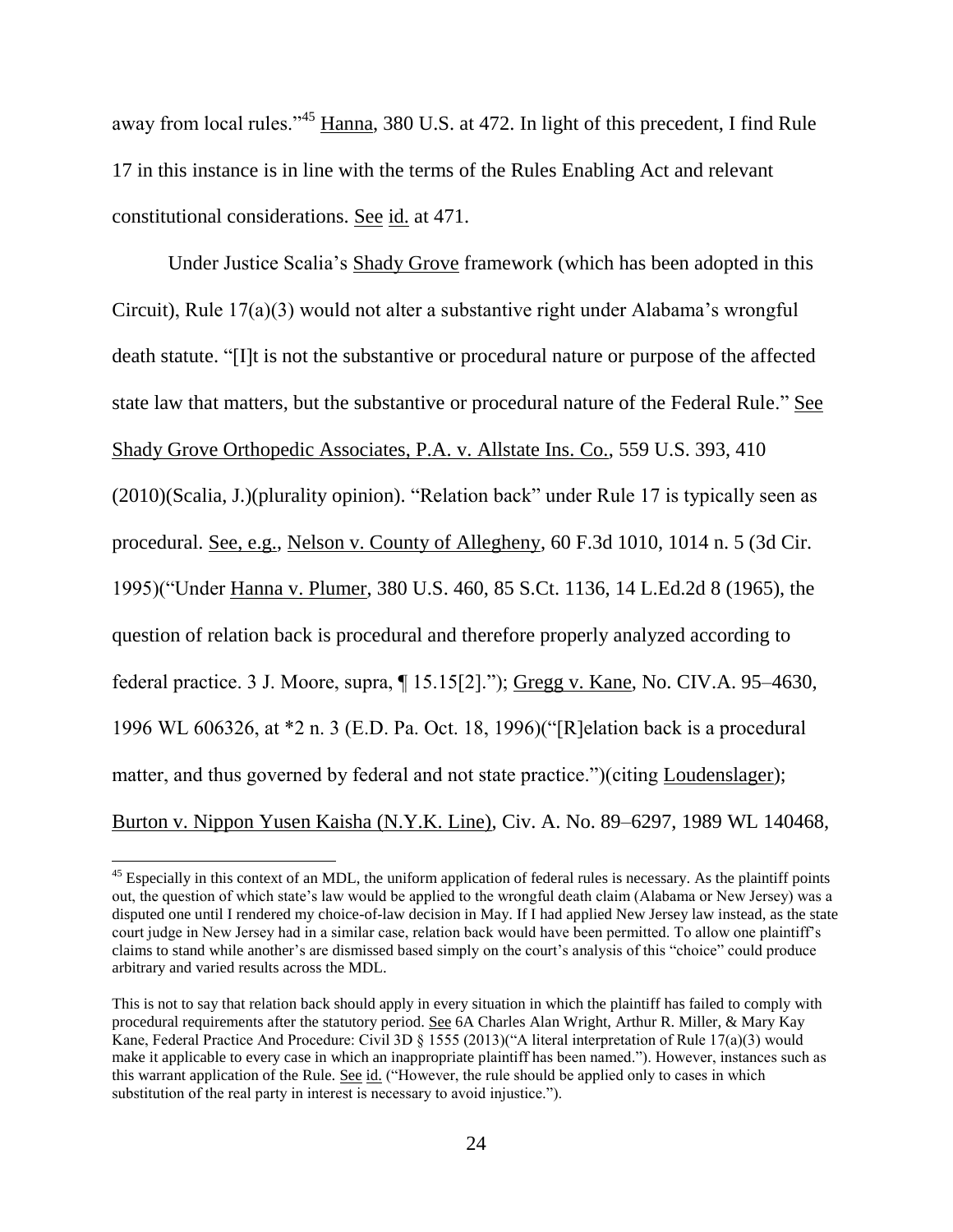at \*1 (E.D. Pa. Nov. 17, 1989)("The rule in this Circuit is that, even in diversity cases, the question whether an amendment relates back is one of federal law.")(citing Loudenslager).

It is true: Alabama's wrongful death statute is unique in its policy objectives and how it determines liability—allowing only punitive damages and not compensatory damages.<sup>46</sup> However, its dualistic "right" of an appointed personal representative to file suit within a limitations period operates like other wrongful death statutes.<sup>47</sup> The appointment of the personal representative speaks to *how* the plaintiff may bring the wrongful death claim, not *what* elements a wrongful death claim includes. Allowing relation back would not change the substance of the Alabama law: its focus on the defendants' conduct, the allowance for only punitive damages, or what legal theories and

l

<sup>&</sup>lt;sup>46</sup> See, e.g., Savannah & M.R. Co. v. Shearer, 58 Ala. 672, 680 (1877)("The damages [under the wrongful death statute] are punitive...."); Industrial Chemical & Fiberglass Corp. v. Chandler, 547 So.2d 812, 818 (Ala. 1988)("[T]he statute is 'punitive' in its purposes…"); Louis Pizitz Dry Goods Co., Inc. v. Yeldell, 274 U.S. 112, 114 (1927)("The legislation now challenged has been on the statute books of Alabama in essentially its present form since 1872."); Boudreaux v. Pettaway, 108 So.3d 486, 496-98 (Ala. 2012)(reaffirming the purpose of the wrongful death statute as protecting the lives of Alabama citizens), *overruled on other grounds by*, Gillis v. Frazier, --- So.3d - ---, 2014 WL 3796382, at \*6 (Ala. Aug. 1, 2014).

<sup>47</sup> See, e.g., Daniels v. National R.R. Passenger Corp., No. 5:11–CV–290–BO, 2011 WL 5870056, at \*1 (E.D. N.C. Nov. 22, 2011)("In North Carolina, a wrongful death action for damages may be brought only by the personal representative or collector of the decedent. N.C. Gen.Stat. § 28A–18–2(a); Westinghouse v. Hair, 107 N.C.App. 106, 107 (1992). A wrongful death action must be brought within two years of the death of the decedent, and the plaintiff bears the burden of showing that he has the capacity to bring suit. Westinghouse, 107 N.C.App. at 107."); Anderson v. Bristol, Inc., 847 F.Supp.2d 1128, 1133-34 (S.D. Iowa 2012)(explaining how wrongful death statute of Iowa requires action to be brought by a legal representative within the two years statute of limitations period); Sowell v. Dominguez, No. 2:09 CV 47, 2011 WL 294758, at \*2 (N.D. Ind. Jan. 26, 2011)("Defendants assert that the personal representative is the only person with 'standing to bring any claim on behalf of the estate' of a deceased person. Since Sowell was not appointed the personal representative within two years of Odumabo's death, defendants argue that her claim for wrongful death should be dismissed under Indiana law.") and at \*4 (quoting Indiana Wrongful Death Act: "When the death of one is caused by the wrongful act or omission of another, the action shall be commenced by the personal representative of the decedent within two (2) years...."); Russell v. New Amsterdam Cas. Co., 303 F.2d 674, 675 (8th Cir. 1962)(explaining that Nebraska wrongful death statute requires a claim to be brought by a "personal representative" within two years of the decedent's death); Crowder v. Gordons Transports, Inc., 387 F.2d 413, 419 (8th Cir. 1967)(discussing same requirements of Missouri wrongful death statute); Brennan v. Smith's Estate, 301 F.Supp. 307, 309 (M.D. Pa. 1969)(recognizing the same requirements under Pennsylvania law).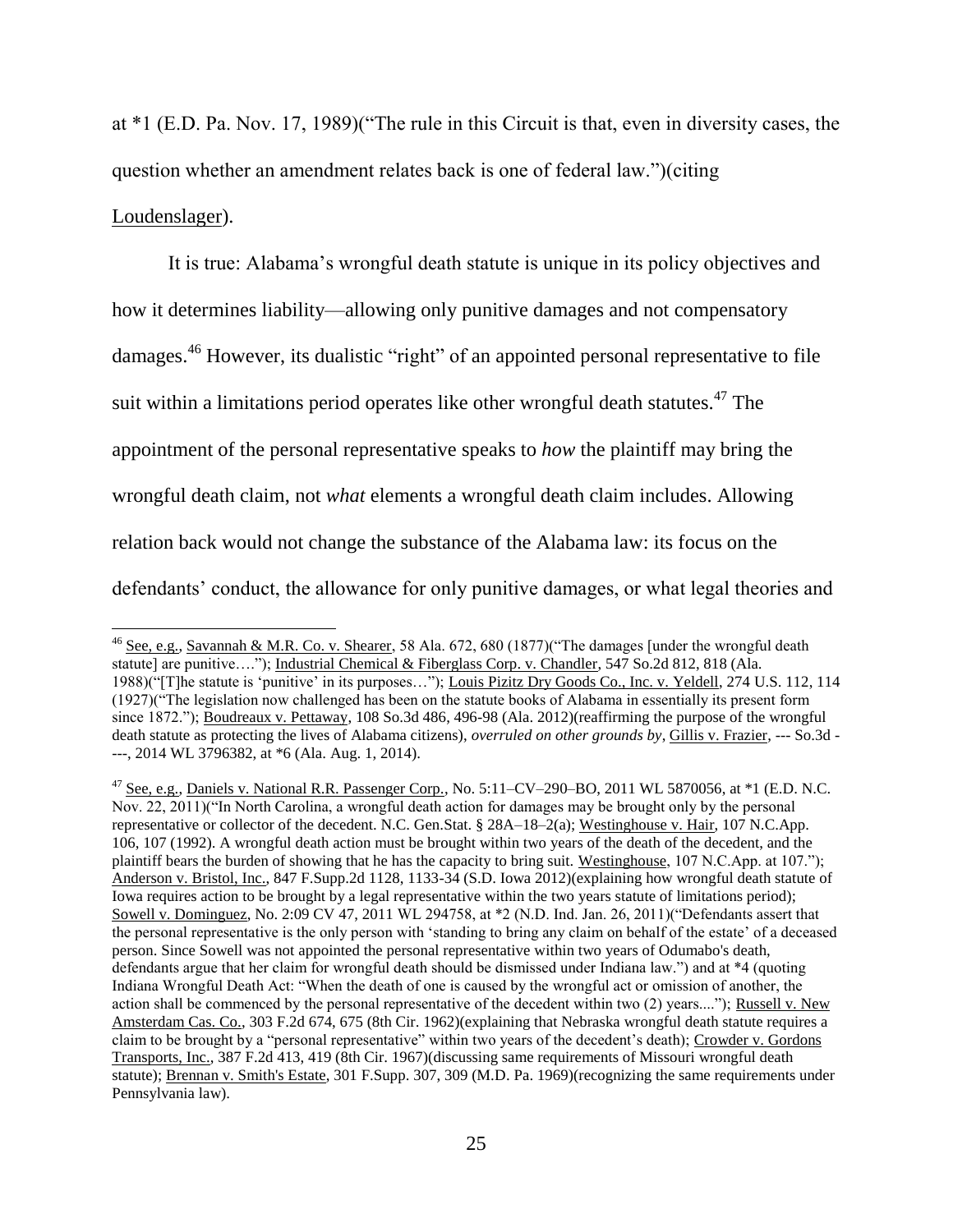defenses may be made under its products liability doctrine.<sup>48</sup> It will only change the "manner and means" by which the right is enforced. Applying Rule 17 to this claim would not alter "the rules of decision by which [the] court will adjudicate" the wrongful death claim. See Shady Grove Orthopedic Associates, P.A. v. Allstate Ins. Co., 559 U.S. 393, 407 (2010)(Scalia, J.)(plurality opinion); Interfaith Community Organization v. Honeywell Intern., Inc., 726 F.3d 403, 409 (3d Cir. 2013); Mississippi Publishing Corp. v. Murphree, 326 U.S. 438, 446 (1946).

Allowing ratification of the plaintiff's claim under Rule 17(a)(3) would not "abridge, enlarge or modify" the plaintiff's substantive rights under Alabama law. See Rules Enabling Act, 28 U.S.C. § 2072. Applying Rule 17(a)(3) in this instance is not a violation of the Rules Enabling Act.<sup>49</sup>

l <sup>48</sup> Alabama law does not recognize pure strict liability in the products liability context. Instead, the Alabama Supreme Court in 1976 adopted a "hybrid" doctrine—the Alabama Extended Manufacturer's Liability Doctrine (AEMLD)—which requires the plaintiff to show fault and permits traditional negligence-based affirmative defenses. See Atkins v. Am. Motors Corp., 335 So. 2d 134, 137 (Ala. 1976)("Our holding rejects the adoption of the pure strict tort liability theory urged by the plaintiff-appellant. On the other hand, it is not an adherence to the traditional negligence theory of tort liability urged by the defendant-appellee."); Casrell v. Altec Indus., Inc., 335 So. 2d 128, 132 (Ala. 1976)("We do not intend to impose a no-fault concept. On the other hand, we adhere to the tort concept of fault. Under the 'extended manufacturer's liability doctrine,' we opine that a manufacturer, or supplier, or seller, who markets a product not reasonably safe when applied to its intended use in the usual and customary manner, constitutes negligence as a Matter of law….Liability-subject to allowable legal defenses-attaches solely because the defendants have exposed expected users of a product not reasonably safe to unreasonable risks.").

<sup>&</sup>lt;sup>49</sup> The defendants also cite to two district court cases: Knauer v. Johns-Manville Corp., 638 F. Supp. 1369 (D. Md. 1986), and Conley v. Ethex Corp., No. 10–1455, 2012 WL 32445 (W.D. Pa. Jan. 3, 2012). Knauer did find that the limitations period on a Maryland wrongful death statute was a condition-precedent and was, therefore, substantive law under Erie, its progeny, Maryland law, and the Rules Enabling Act. Id. at 1373-80. However, Knauer only considered whether relation back was possible under Rule 15, and not Rule 17. Id. at 1378-84, 1388.

Conley also found a suit filed by an executor of an estate who had not been formally appointed as personal representative of the decedent was a "nullity." No. 10–1455, 2012 WL 32445, at \*12 (W.D. Pa. Jan. 3, 2012). Conley dismissed the wrongful death action based on "standing." Id. Conley failed to discuss the federal rules, Erie, Hanna, or the Rules Enabling Act. Instead, Conley relied on Virginia case law that said "relation back" was not permitted and went no further. Id. Neither Knauer or Conley are persuasive.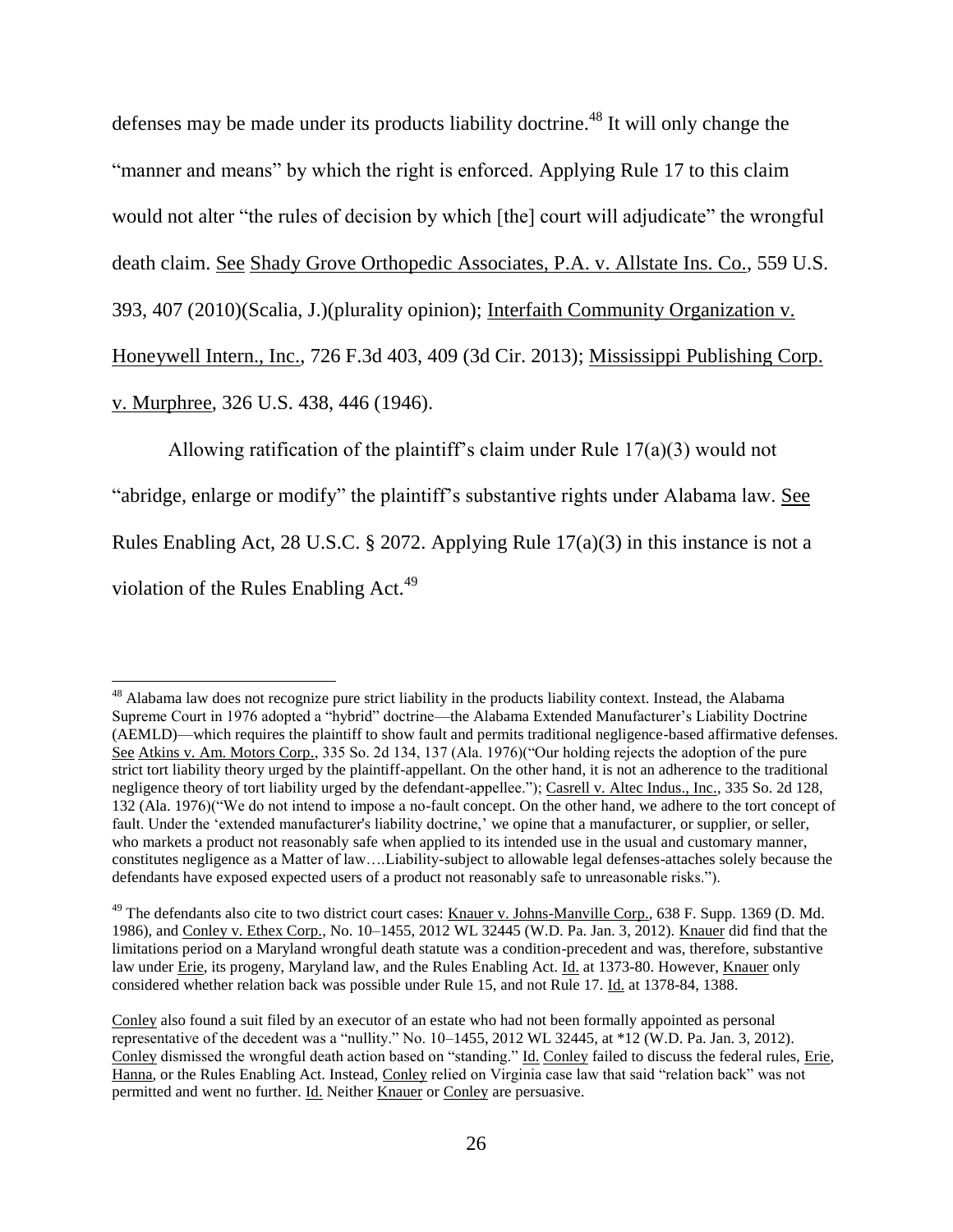# **F. The Plaintiff's Short Form Complaint Ratified Her Wrongful Death Claim under Rule 17(a)(3)**

I engaged in the two-step analysis above because the Supreme Court dictates that I follow this procedure. However, the argument that Ms. Terry's wrongful death claim should be dismissed is really an exercise in semantics. The short form complaint was filed over a year and a half ago. At the time that complaint was filed, Ms. Terry had been appointed personal representative of the estate. She was "the real party in interest." This "substitution" of Ms. Terry in her capacity as personal representative for herself in her individual capacity cured any deficiency or confusion about her ability to bring the wrongful death claim.

The short form complaint did not change anything in terms of "notice."<sup>50</sup> Like the Writ of Summons and the original state court complaint, the short form complaint identified Ms. Terry as the personal representative of the estate. *After* the filing of the short form complaint, the parties engaged in the bulk of discovery, including depositions, expert discovery, interrogatories, facts sheets, document productions, and the like. During this timeframe, the case was in federal court because the *defendants* removed it to this forum.<sup>51</sup> During the discovery period, Ms. Terry was the personal representative of the

 $50$  The defendants argue that the Writ of Summons did not indicate that Ms. Terry was bringing a wrongful death claim. They imply that this lack of specificity did not give them appropriate "notice." It is true the writ did not specify the action would include a wrongful death claim, which is not required under Pennsylvania law. However, the writ did indicate that the suit was one of "products liability." Given that it was brought by Ms. Terry as "Personal Representative and Administrator of the Estate of Denice Hayes, Deceased" any attorney would surmise that a wrongful death claim would be included in the action.

 $51$  The federal rules also make clear that the federal rules apply after a case has been removed. See FED. R. CIV. P.  $81(c)(1)$ ("These rules apply to a civil action after it is removed from a state court."). See also Granny Goose Foods v. Brotherhood of Teamsters, 415 U.S. 423, 438 (1974)("The Federal Rules of Civil Procedure, like other provisions of federal law, govern the mode of proceedings in federal court after removal." (citing FED. R. CIV. P. 81(c)); Ciotti v. Aetna Casualty & Surety Co., 511 F.Supp. 647, 648 (E.D. Pa. 1981)("[D]efendant effected removal, 28 U.S.C. s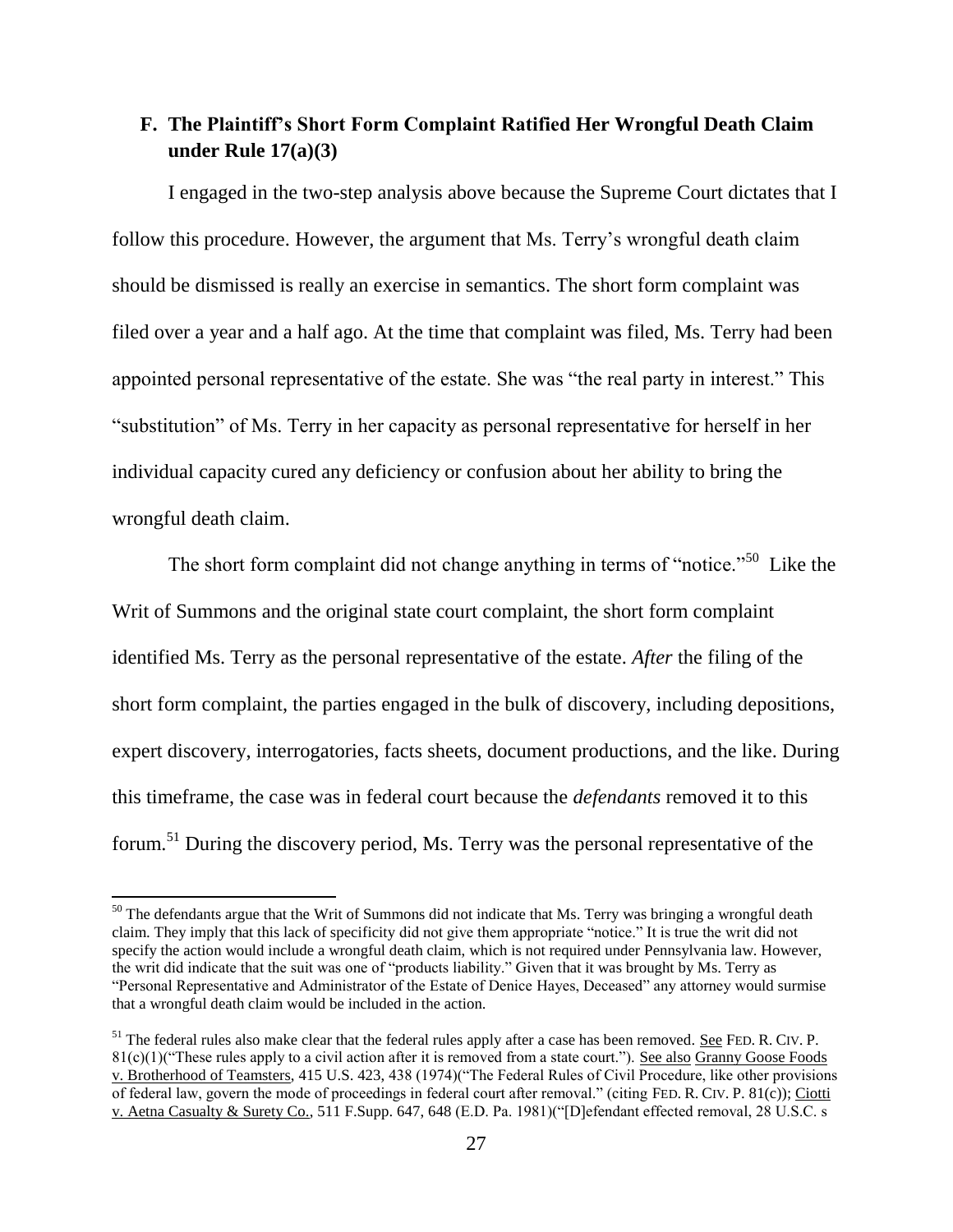estate.<sup>52</sup> If Ms. Terry had been appointed before the limitations period had run, nothing would have changed.<sup>53</sup> I see no prejudice in recognizing that the short form complaint ratified the action.<sup>54</sup>

1446(e), and ceased the state court proceedings." (citation omitted)); Shady Grove Orthopedic Associates, P.A. v. Allstate Ins. Co., 559 U.S. 393, 400 (2010)("And like the rest of the Federal Rules of Civil Procedure, Rule 23 *automatically* applies 'in all civil actions and proceedings in the United States district courts,' Fed. Rule Civ. Proc. 1." (emphasis in original)(citation omitted))(majority opinion).

 $\overline{\phantom{a}}$ 

 $52$  The plaintiff also makes a waiver argument. Essentially, the plaintiff recognizes that the wrongful death claim may be voidable under Alabama law. However, the plaintiff contends that the defendants waived their challenge to the plaintiff's claim by removing the case to federal court without first moving to dismiss. The plaintiff does not cite any authority for this waiver argument. This argument holds some weight. See, e.g., Barber v. Barber ex rel. Barber, --- So.3d ----, 2015 WL 3821884, at \*2 (Ala. Jun. 19, 2015)("Thus, a party who wishes to assert another party's lack of capacity to sue must affirmatively raise that defense in its pleadings. Failure to do so constitutes a waiver of that defense.")(citing Ex parte Tyson Foods, Inc., 146 So.3d 1041, 1044 (Ala. 2013)).

The defendants counter that they could not have raised this issue sooner because any prior motion to dismiss would have been based on the face of the pleadings. This is not entirely true under the precedent found in similar cases. See Wiwa v. Royal Dutch Petroleum Co., Nos. 96 Civ. 8386(KMW)(HBP), 01 Civ.1909(KMW)(HBP), 02 Civ. 7618(KMW)(HBP), 2009 WL 464946, at \*4, \*6 (S.D.N.Y. Feb. 25, 2009)("The Court finds that Defendants raised the capacity defense promptly after discovering that the Third–Party Wiwa Plaintiffs were not administrators or executors of their relatives' estates [on a motion for summary judgment]... Defendants' capacity defense is not deemed waived."). Challenges to a plaintiff's capacity to sue have been made sooner than the motion for summary judgment stage. Nonetheless, I have no need to determine either way which party's argument prevails. I have based my decision on the applicable Supreme Court and Third Circuit precedent at the heart of this issue.

<sup>53</sup> See Missouri, K. & T. Ry. Co. v. Wulf, 226 U.S. 570, 575-76 (1913)("It seems to us, however, that, aside from the capacity in which the plaintiff assumed to bring her action, there is no substantial difference between the original and amended petitions....The change was in form rather than in substance…" (citation omitted)); Raynor Bros. v. American Cyanimid Co., 695 F.2d 382, 384 (9<sup>th</sup> Cir. 1982)("The circumstances giving rise to the claim remained the same as under the original complaint."); Staren v. American Nat. Bank & Trust Co. of Chicago, 529 F.2d 1257, 1263 (7th Cir. 1976)("When Staren and Company, Inc., was substituted as plaintiff in the amended complaint, the district court and defendants contended that this corporate plaintiff constituted a complete separate entity from the individual plaintiffs and its claim did not relate back, but rather it stated an entirely new cause of action. This contention misses the point and is not necessarily so. The emphasis is to be placed on the determination of whether the amended complaint arose out of the conduct, transaction or occurrence set forth or attempted to be set forth in the original pleading. The substitution of such parties after the applicable statute of limitations may have run is not significant when the change is merely formal and in no way alters the known facts and issues on which the action is based."); Metropolitan Paving Co. v. International Union of Operating Engineers, 439 F.2d 300, 306 (10th Cir. 1971)("The fact that an applicable statute of limitations may have run before the real parties were substituted is not significant where the change is merely formal and in no way alters the known facts and issues on which the action is based."); Shinkle v. Union City Body Co., 94 F.R.D. 631, 637-38 (D. Kan. 1982)("We agree with those courts that permit a plaintiff to change the capacity in which an action is brought when there is no change in the parties before the court and all parties are on notice of the facts out of which the claim arose. In such a case we believe that the amended complaint should be permitted to relate back to the date of the filing of the original complaint.").

<sup>54</sup> See Wiwa v. Royal Dutch Petroleum Co., Nos. 96 Civ. 8386(KMW)(HBP), 01 Civ.1909(KMW)(HBP), 02 Civ. 7618(KMW)(HBP), 2009 WL 464946, at \*10 (S.D.N.Y. Feb. 25, 2009)(explaining how ratification under Rule 17(a)(3) caused no prejudice to defendants because "defendants had notice in the original complaint of the nature of the claims against them")(citations omitted) and at \*12 ("Defendants will not suffer prejudice if the Court grants all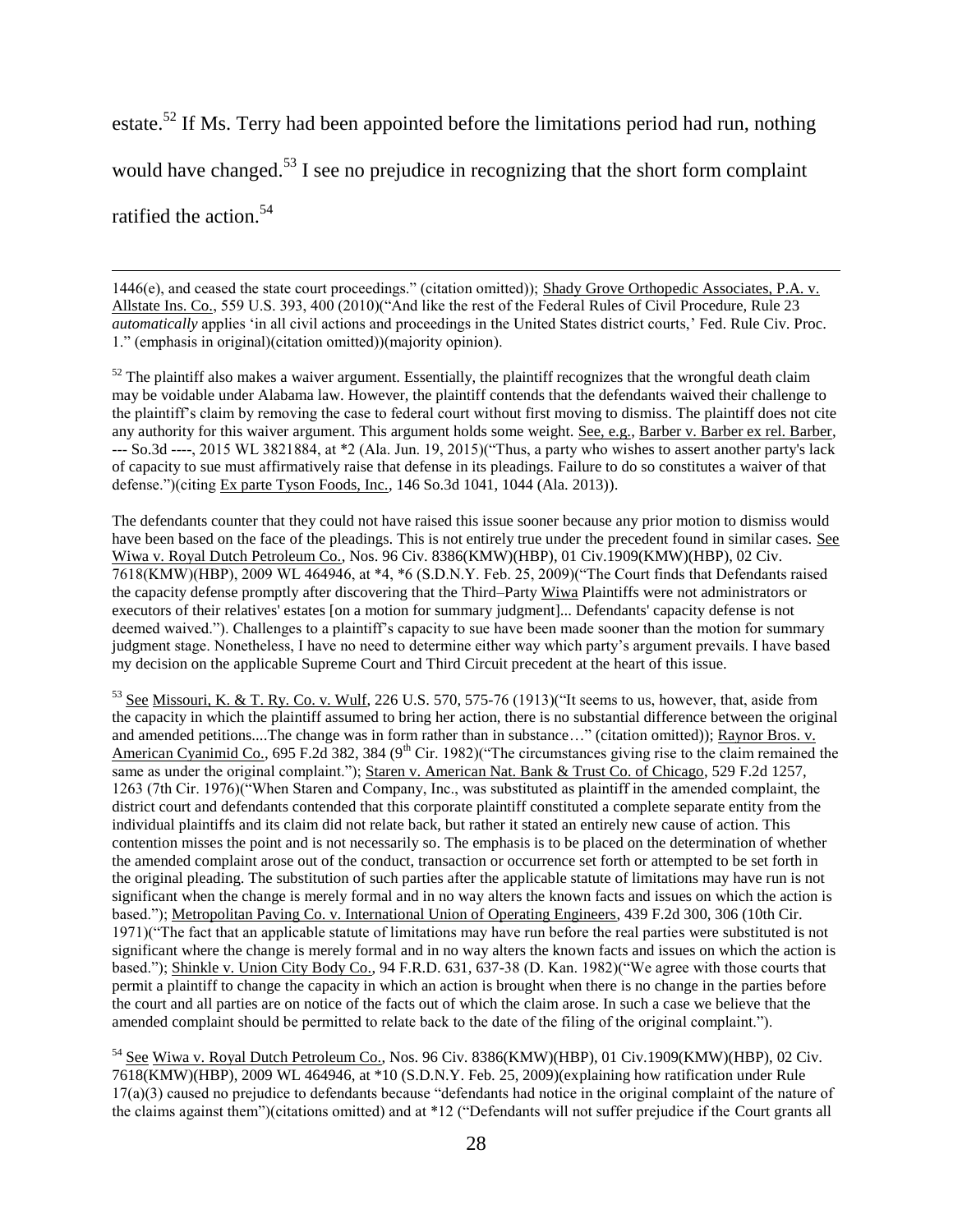This case is scheduled to go to trial. To dismiss Ms. Terry's claim now, over three years after her suit was commenced, would go against the long-held principle of the federal judiciary to prevent "technicalities" from determining the outcome of valid claims. See Levinson v. Deupree, 345 U.S. 648, 652 (1953)("[The district court] was bound to enforce [the claim] as it found it, but not bound beyond that to strive for uniformity of results in procedural niceties with the courts of the jurisdiction which originated the obligatio."). "The basic purpose of the Federal Rules is to administer justice through fair trials, not through summary dismissals…. If rules of procedure work as they should in an honest and fair judicial system, they not only permit, but should as nearly as possible guarantee that bona fide complaints be carried to an adjudication on the merits." Surowitz v. Hilton Hotels Corp., 383 U.S. 363, 373 (1966). See also FED. R. CIV. P. 8(e)("Pleadings must be construed so as to do justice."); FED. R. CIV. P. 1 ("These rules…should be construed and administered to secure the just, speedy, and inexpensive determination of every action and proceeding."). $55$ 

Third–Party Plaintiffs leave to join the real parties in interest….Here, only the legal status of the Third–Party Plaintiffs will be altered; the factual allegations will remain unchanged."); Metropolitan Paving Co. v. International Union of Operating Engineers, 439 F.2d 300, 306 (10th Cir. 1971)("Since it was clear from the outset that the three corporations were the real parties in interest in this matter, there was no prejudice to the defendant in granting the motion to amend."); Webster v. Gower, No. 2:07–CV–888–DN, 2010 WL 520522, at \*5 (D. Utah Feb. 8, 2010)("The Court is not convinced that allowing substitution at this time would work any undue hardship upon Defendants."); Unzueta v. Steele, 291 F.Supp.2d 1230, 1233 (D. Kan. 2003)("Because the delay in correcting this mistake has not caused prejudice to defendants and substitution is in line with the purposes of Rule 17, we shall grant the motion to substitute.").

<sup>&</sup>lt;sup>55</sup> See also Advanced Magnetics, Inc. v. Bayfront Partners, Inc., 106 F.3d 11, 20 (2d Cir. 1997)("Although the district court retains some discretion to dismiss an action where there was no semblance of any reasonable basis for the naming of an incorrect party… there plainly should be no dismissal where 'substitution of the real party in interest is necessary to avoid injustice…'" (citations omitted)); 6A Charles Alan Wright, Arthur R. Miller, & Mary Kay Kane, Federal Practice And Procedure: Civil 3D § 1555 (2013)("A literal interpretation of Rule 17(a)(3) would make it applicable to every case in which an inappropriate plaintiff has been named. However, the rule should be applied only to cases in which substitution of the real party in interest is necessary to avoid injustice.").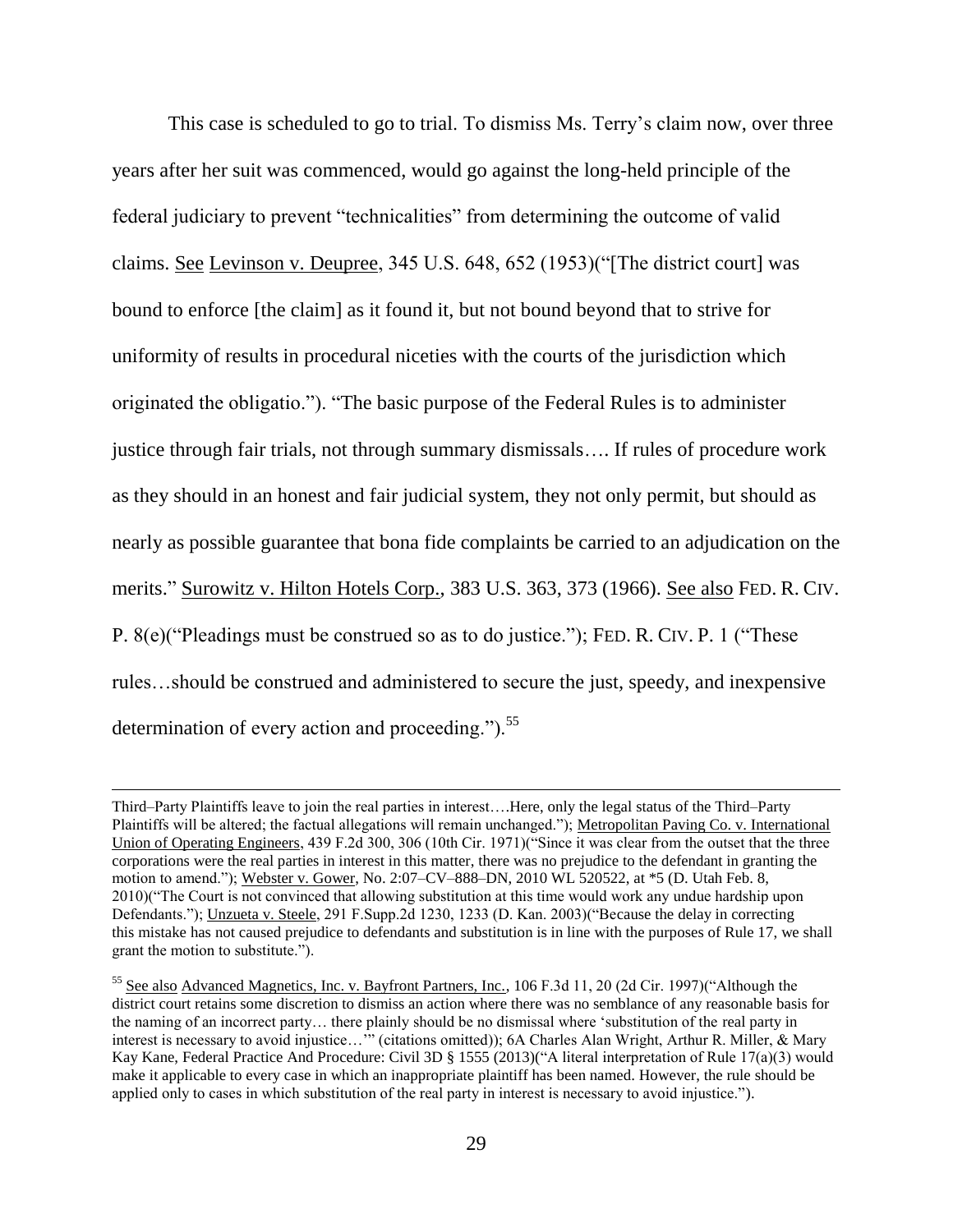The filing of the short form complaint shall "relate back" to the commencement of

this action on January 12, 2012.<sup>56</sup> The plaintiff's wrongful death claim is not time barred.

The wrongful death claim will be allowed to proceed to an adjudication on the merits.

<sup>&</sup>lt;sup>56</sup> The defendants argue that the claim is still time barred, even if "relation back" is allowed, because the original complaint in this action was not filed during the two-year limitations period. This action was first commenced in Philadelphia Court of Common Pleas on January 12, 2012 with the filing of a Praecipe of a Writ of Summons. This praecipe was served on the defendants on January 20, 2012. See Doc. No. 89, Ex. A. The complaint was later filed in the Court of Common Pleas on December 11, 2012. The defendants then removed the case on December 31, 2012.

The defendants argue that a writ is not considered a "pleading" under the Federal Rules. Therefore, the ratification made in the short form complaint cannot "relate back" to the Writ, only to the state court complaint which was filed after the two-year statutory period. As the defendants point out, the federal rules do not recognize a writ of summons as a pleading. See FED. R. CIV. P. 7(a).

However, the language of Rule 17(a)(3) explains that "[a]fter ratification, joinder, or substitution, the action proceeds as if it had been *originally commenced* by the real party in interest." FED. R. CIV. P. 17 (a)(3). "Where a case originates in state court, as this case did, but is later removed to federal court, as this case was, the state rule controls the question of commencement." Frazier v. City of Philadelphia, 927 F.Supp. 881, 883 (E.D. Pa. 1996)(citing Pa. R. Civ. Pro. § 1007), *overruled on other grounds by*, Singletary v. Pennsylvania Dept. of Corrections, 266 F.3d 186, 202 n. 4 (3d Cir. 2001).

<sup>&</sup>quot;Under Pennsylvania law, filing a praecipe for a writ of summons is sufficient to commence a civil action." Frazier, 927 F.Supp. at 883 (citing Pa. R. Civ. Pro. § 1007). See also Collins v. University of Pennsylvania, No. CIV. A. 01- 993, 2001 WL 849710, at \*1-2 (E.D. Pa. Jul. 16, 2001). The filing of the writ will effectively toll the statute of limitations so long as the plaintiff makes a good faith effort to effectuate service of the writ. See Frazier, 927 F.Supp. at 883 ("Under Pennsylvania law, the act of filing the Praecipe served to commence Plaintiff's action in state court and to effectively toll the statute of limitations.")(citing Pa. R. Civ. Pro. § 1007). See also Collins v. University of Pennsylvania, No. CIV. A. 01-993, 2001 WL 849710, at \*1-2 (E.D. Pa. Jul. 16, 2001)("The filing of a praecipe for a writ of summons will only toll the statute of limitations if, during the life of the writ, the plaintiff makes a good faith attempt to effectuate service of the writ.")(citations omitted).

Given that the writ was timely served, I see no indication that the suit was not commenced in a timely manner. "Under Pennsylvania law, the statute of limitations for a claim against a defendant who has been properly served a writ of summons is tolled indefinitely regardless of when a Complaint is filed." Peters v. Air Prods. & Chems., Inc., No. 05-2038, 2006 WL 860097, at \*4 (E.D. Pa. Mar. 31, 2006)(citing Galbraith v. Gahagen, 204 A.2d 251, 252 (Pa. 1964)).

The defendants made this argument in relation to Rule 15, not Rule 17. Rule  $15(c)(1)$  does specify that relation back by "amendment to a pleading relates back to the date of the original pleading…" FED. R. CIV. P. 15(c)(1). However, Rule  $17(a)(3)$  does not specify that the commencement of the action should be by a "pleading."

Under the clear language of Rule  $17(a)(3)$ , the short form complaint shall relate back to the commencement of this action, the date on which the praecipe of the writ of summons was filed.